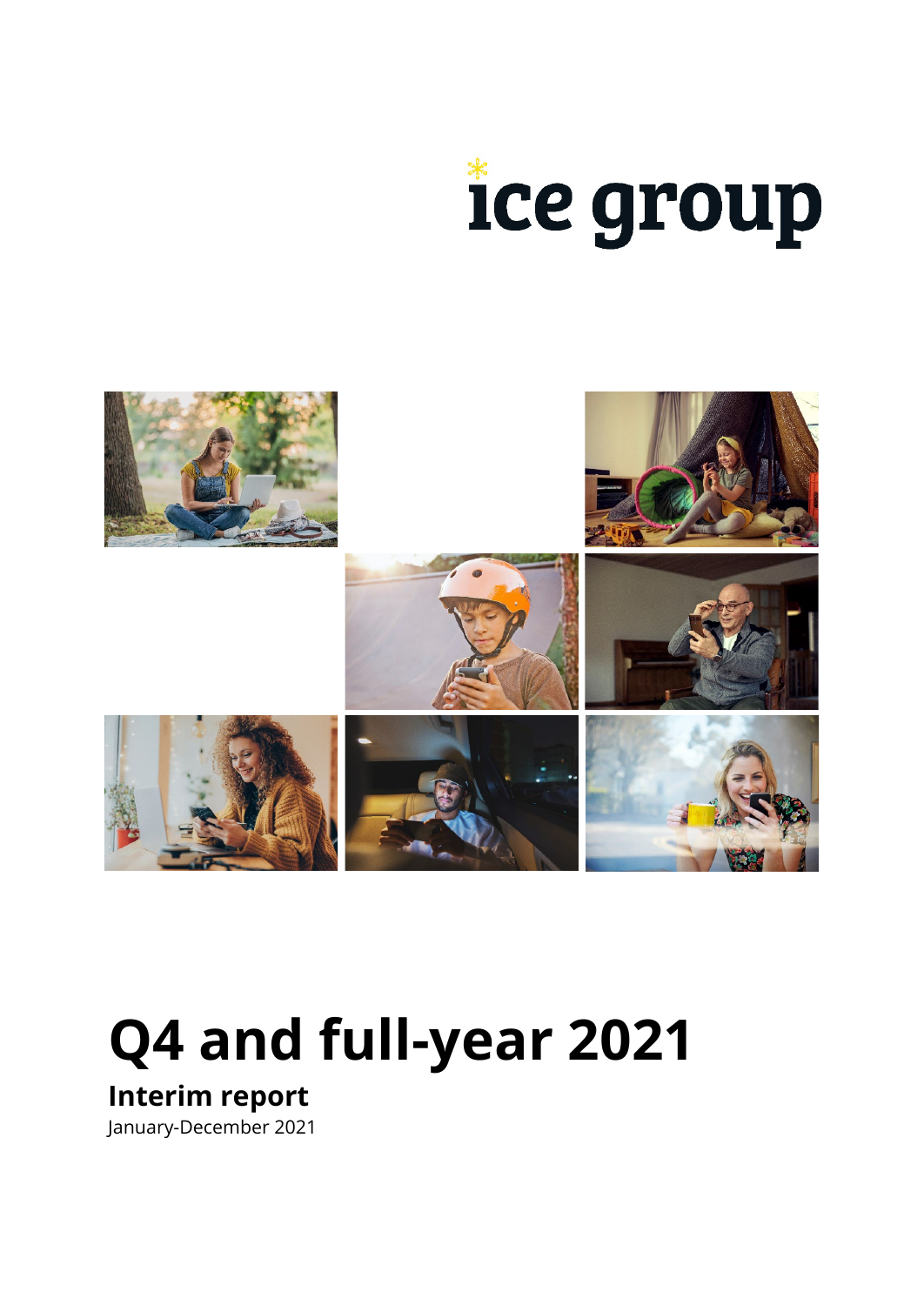# **CEO summary**

Ice has continued its growth journey in 2021 and it is rewarding to experience that our key operational parameters are strengthened throughout the year. Revenues and EBITDA results developed positively throughout the year, the network continued to grow, and we delivered several new products to our customers during the year.

For mobile phone customers, we continue to grow the subscriber base and gained market share every single quarter and reached 12% by the end of 2021. Ice continues to see positive results from our customer centric approach, with improved NPS score and reduced churn.

On 15 November 2021 "NiceMobil" was launched. This is to our knowledge the first fully digital only mobile concept in the market. The fully digital concept of NiceMobil allows for very competitive price points as all customer interactions are digital and the concept is app based with eSIM only and credit card payment to make user experience easier for the customers. The initial response from the market is very positive and the Nice concept is expected to allow us to boost the subscriber growth rate and optimize value creation going forward.

In the fourth quarter Ice delivered all-time high smartphone revenues of NOK 466 million and all-time high adjusted EBITDA of NOK 108 million. Total operating revenues for the year 2021 was NOK 2,319 million, and adjusted EBITDA for the year was NOK 380 million (16% margin, in line with guidance). This clearly proves our ability to benefit from the underlying operational leverage in telecom.

In Q4 we added 72 new smartphone base stations on air, delivering on our mission of building the third mobile network in Norway. In 2021 Ice invested NOK 505 million and added in total 318 new base stations, in line with guidance. The modern Ice network has been rated as one of the top networks globally when it comes to network quality.

We see that the increased coverage of our network is improving the on-net share to new records as planned. The average data on-net share for Q4 was 91%, while the average voice on-net share was 74%. This development strengthens quality for our customers further and reduced NRA costs for the company.

In November we successfully switched on our commercial 5G offering in Oslo, and in the short term the Company plans to have 5G in the 4-5 largest cities in

Norway. Longer term the plan is to reach 75% population coverage on 5G.

We continue to grow market share in the Norwegian market and added 17,000 new subscribers in Q4. Our digital sales channels are delivering strong results, and in Q4 we also saw record-low churn with only 20% average annualized churn for the quarter. We are also pleased to see that we continue to see a positive development in sales per customer, with an underlying positive growth in smartphone ARPU to 233 NOK in Q4.

In parallel with building its position in the Norwegian telecom market, the Company continues its refinancing process as announced on 16 December 2021. The refinancing process has been challenging due to the complex capital structure. The board and management of Ice have received and evaluated offers and proposals on several different transaction structures from different investor groups. Such transaction may include an equity raise element and/or conversion of debt or a business transaction. The goal has been to maximize all stakeholder value in this process. The company is confident in reaching a solution where creditor values are kept, but believes the offers received indicate that there is risk to the share price of the Company. The timing, structure and size of any financing or capital transaction are not clear, and no agreement has been entered into. Due to the Company's short-term liquidity needs, the company believes it needs to enter into definitive agreements within a short time and will come back to the market with an update on the outcome of the process. This process is not impacting the operations of the business or its relationship with customers or suppliers.

With an ongoing pandemic and the announcement of a financial restructuring process, the organization is faced with more challenges than just developing our business and winning new customers. I would like to give credit to each and everyone for making very important contributions during a demanding year. Ice has now delivered 27 consecutive quarters of smartphone subscription growth and I remain confident that we will continue to win market share and improve margins strongly going forward.

**EIVIND HELGAKER** CEO

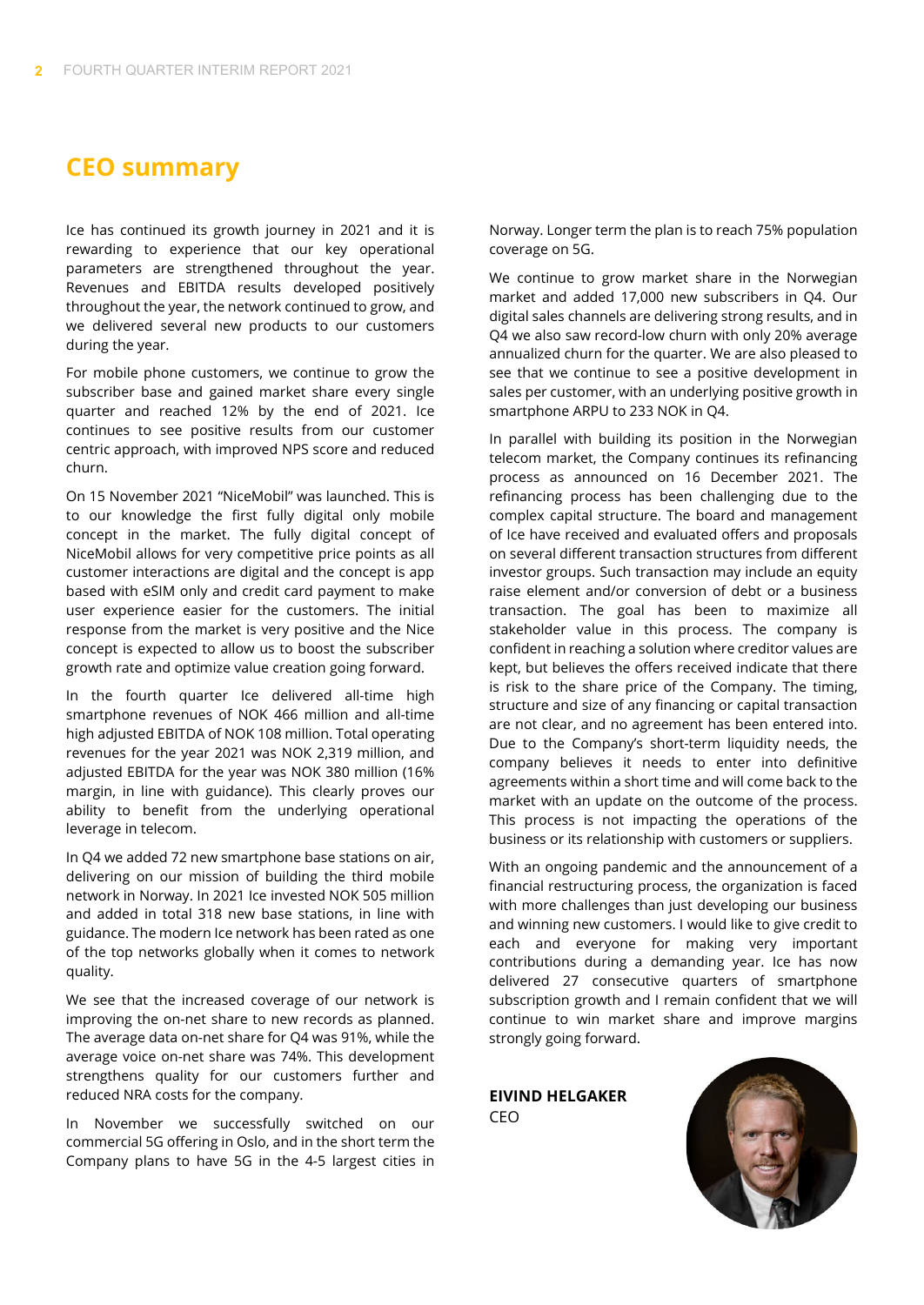# **Fourth quarter highlights**

- **694k smartphone subscriptions at the end of the fourth quarter**
- **Total service revenues of NOK 543 million (500), representing a y-o-y growth of 8%**
- **Smartphone service revenues grew by 11% y-o-y to NOK 466 million (421)**  $\frac{1}{\sqrt{2}}$
- **Adjusted EBITDA of NOK 108 million (30)**
- **Net result NOK -249 million (-151)**  $\frac{1}{2}$
- **Churn (annualised) reduced to 20%, a 3%-point reduction y-o-y**
- **Launch of NiceMobil** sie –
- **Commercial 5G offering switched on**

# **Key figures**

|                                                          | <b>Fourth Quarter</b> |        |        | <b>Full year</b> |
|----------------------------------------------------------|-----------------------|--------|--------|------------------|
| <b>NOK millions</b>                                      | 2021                  | 2020   | 2021   | 2020             |
| Total service revenues                                   | 543                   | 500    | 2,109  | 1,910            |
| Smartphone service revenues                              | 466                   | 421    | 1,786  | 1,593            |
| NRA cost                                                 | -44                   | -98    | $-195$ | $-441$           |
| NRA cost as share of smartphone service revenues         | 9%                    | 23%    | 11%    | 28%              |
| EBITDA adjusted                                          | 108                   | 30     | 380    | 41               |
| EBITDA adjusted - margin                                 | 18%                   | 5%     | 16%    | 2%               |
| Net result for the period                                | $-249$                | $-151$ | $-961$ | -974             |
| CAPEX excluding contracts with customers                 | 135                   | 196    | 505    | 666              |
| Cash flow for the period                                 | $-75$                 | $-345$ | $-397$ | $-411$           |
| No. of smartphone subscriptions, thousand                | 694                   | 639    | 694    | 639              |
| No. of mobile broadband subscriptions, thousand (Norway) | 67                    | 78     | 67     | 78               |
| Smartphone ARPU (Average Revenue Per User - in NOK)      | 233                   | 231    | 230    | 228              |
| Smartphone churn (annualised)                            | 20%                   | 23%    | 21%    | 25%              |
| Smartphone base stations in service                      | 3,205                 | 2,887  | 3,205  | 2,887            |
| Average data on-net share                                | 91%                   | 89%    | 90%    | 84%              |
| Average Voice on-net share                               | 74%                   | 63%    | 71%    | 50%              |





Adjusted EBITDA





Q4-20 Q1-21 Q2-21 Q3-21 Q4-21

Q4-20 Q1-21 Q2-21 Q3-21 Q4-21

Q4-20 Q1-21 Q2-21 Q3-21 Q4-21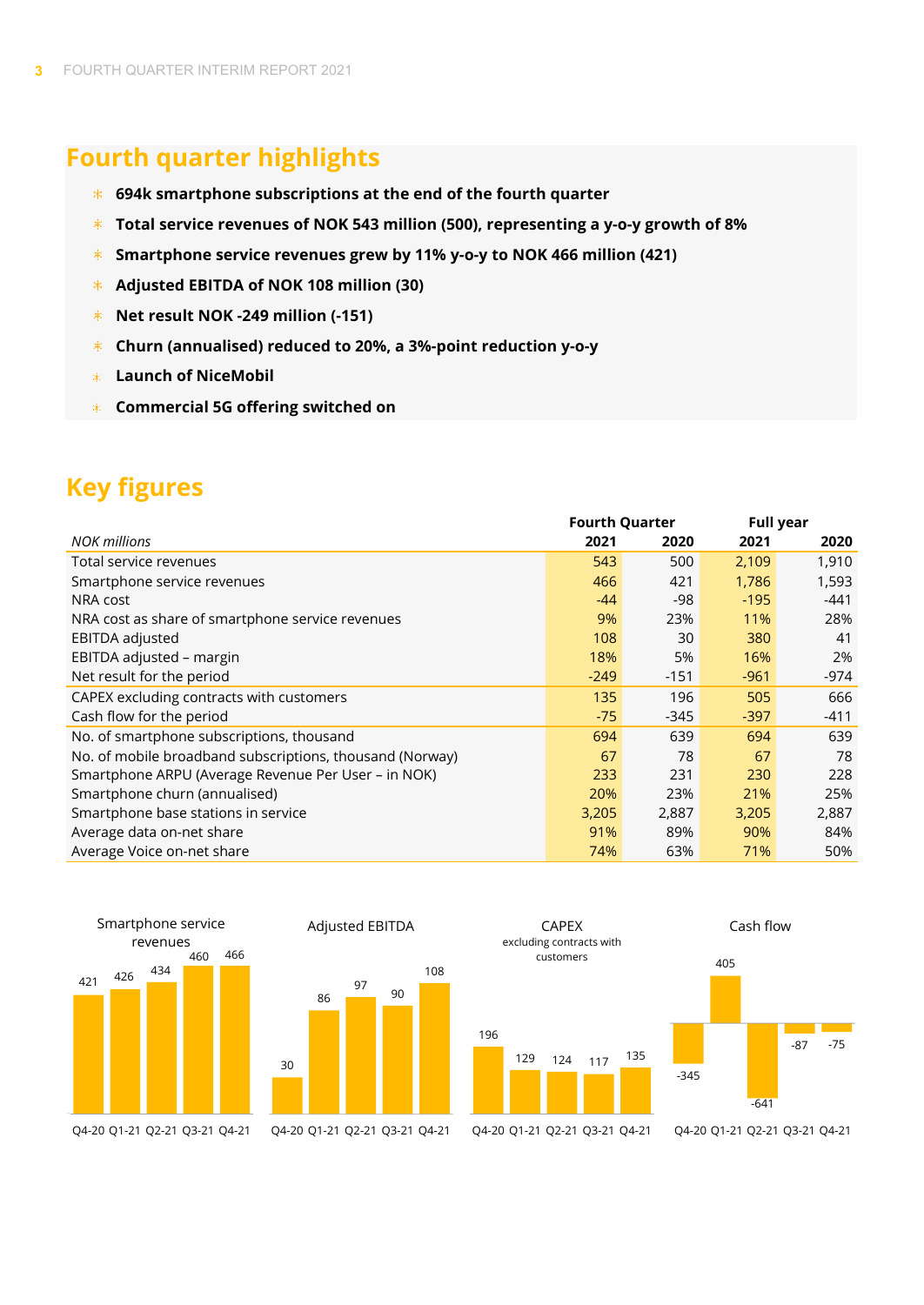

### **Operational development**

**Total smartphone subscribers** at the end of the fourth quarter 2021 was 694,000, an increase of 17,000 during the quarter, driven by continued growth in B2C. The market leading win rate in the B2C segment was maintained in the quarter. The number of B2B subscribers at the end of 2021 was 47,000, an increase of 6,000 (+13%) subscribers during the year, showing the increased focus on B2B giving results.

**Smartphone ARPU** for the fourth quarter of 2021 was NOK 233, up from NOK 231 in the corresponding quarter last year.

**Smartphone churn** ended at 20% for the fourth quarter of 2021. This is down from 23% in the fourth quarter of 2020. Churn reduction efforts remain high on the Group's agenda.



**Total number of smartphone base stations** at the end of the fourth quarter 2021 was 3,205, an increase of 72 during the quarter. In 2021 the company added 318 new base stations, in line with the Group's guidance of adding between 300 and 500 base stations in 2021.

**Voice on-net** was 74% in the fourth quarter, up from the 71% the previous quarter, while **data on-net** increased to 91% from 89% in the previous quarter, showing the positive underlying on-net development.

**National roaming costs as share of smartphone service revenues** was 9% in the fourth quarter of 2021, a significant reduction from 23% in the same quarter last year, reflecting the lower cost level of the new NRA agreement that came into effect on 1 January 2021.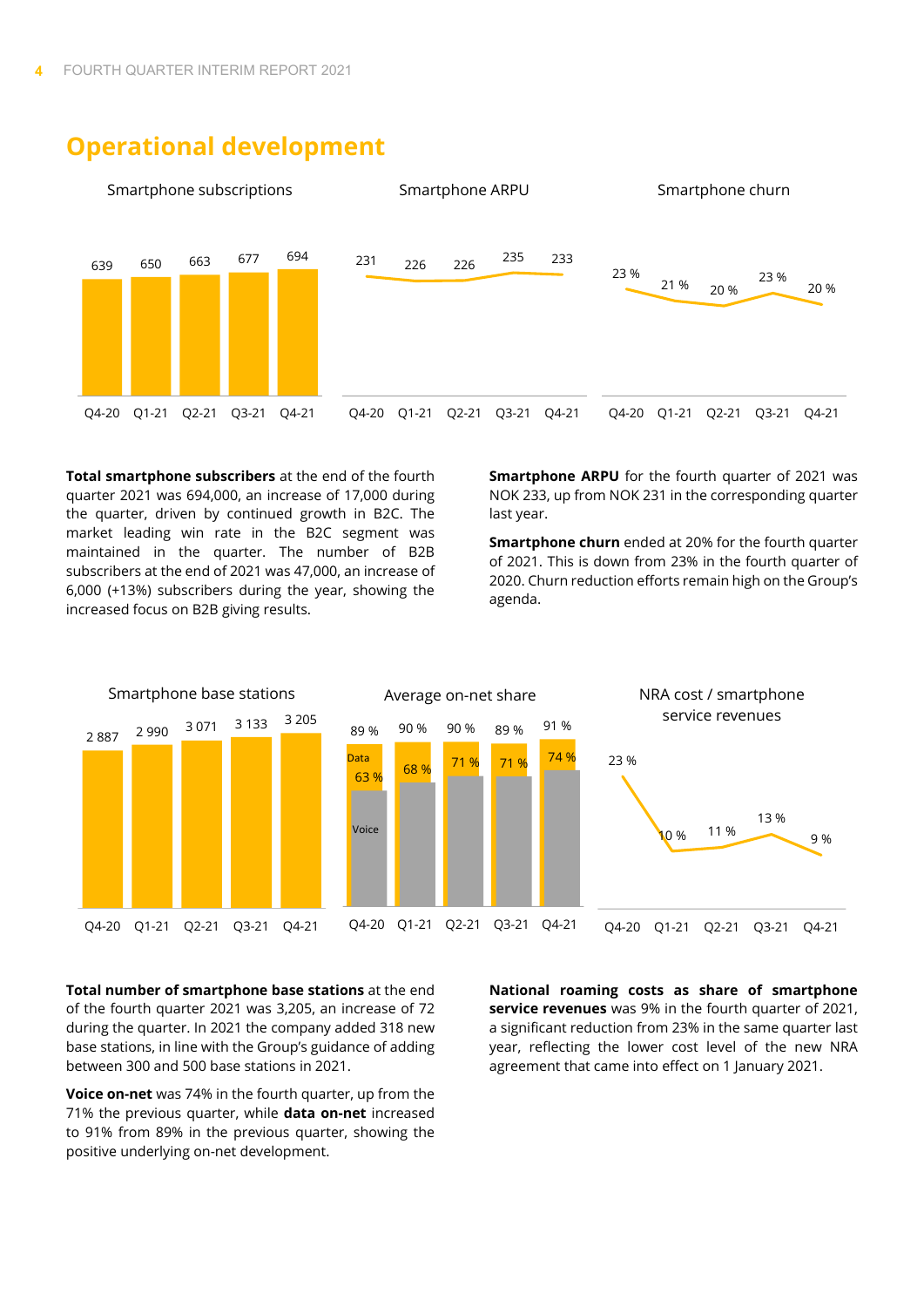# **Financial review**

The comments below are related to Ice Group's development in 2021 compared to 2020.

#### *Turnover, expenses and profit*

The service revenue for the year amounted to NOK 2,109 million (1,910) of which the fourth quarter reported NOK 543 million (500), a y-o-y growth of 10% for the year and 8% for the quarter.

The cost for the National Roaming ("NRA") for the year amounted to NOK 195 million compared with NOK 441 million, NOK 44 million (98) for the quarter, a y-o-y decrease of 55% due to the new NRA-agreement that came into effect from 1 January 2021.

The operating expenses for the year amounted to NOK 642 million compared with NOK 576 million, NOK 168 million compared with NOK 165 million for the quarter. The operating result for the year improved to NOK -220 million compared with NOK -512 million, NOK -51 million compared with NOK -127 million for the quarter.

The net financial items for the year ended at NOK -743 million compared with NOK -464 million, NOK -199 million compared with NOK -26 million for the quarter, positively affected by net currency gains in the fourth quarter of 2020.

Non-recurring and non-operational expenses identified during the year amounted to net NOK 15 million (25), presenting an EBITDA adjusted y-o-y improvement from NOK 41 million to NOK 380 million for the year and a 14% points margin improvement from 2% to 16% of revenues. For the quarter, non-recurring and non-operational expenses amounted to NOK 7 million (2), giving an EBITDA adjusted of NOK 108 million (30). Non-recurring items are mainly related to share-based compensation expenses and restructuring costs.

#### *Capitalised expenditure (CAPEX)*

The Group's acquisition of non-current assets during the year amounted to NOK 505 million (666), NOK 135 million (196) for the quarter. The investments are mainly related to the smartphone network build-out project in Norway, both on existing and new sites as well as on core modernisation and IT.

The Group capitalises costs related to contracts with customers as other non-current assets in accordance with IFRS 15. These investments are presented within the working capital in the consolidated statement of cash flows and amounted to NOK -234 million (-282) for the year, NOK -71 million (-84) for the quarter.

#### *Cash flows*

Cash flow from *operating activities* for the year was NOK 508 million (61), NOK 108 million (-48) for the quarter. The increase is due to higher cash flows from working capital and increase in EBITDA.

The period's cash flow from *investing activities* was NOK -505 million (-664), NOK -85 million (-196) for the quarter.

Cash flow from *financing activities* was NOK -401 million (193) for year, NOK -98 million (-101) for the quarter. Financing activities in 2021 holds the net proceeds from the NOK 1,400 million bond issue in March 2021 and the bond repayment of NOK 1,400 million. The Group paid NOK 187 million (203) in interest on borrowings in the year, NOK 42 million (39) in the quarter. NOK -180 million (-239) relates to lease liability payments for the year, NOK -55 million (-62) in the quarter.

#### *Financial position*

The total assets of the Group were NOK 6,436 million (6,375) at the end of the period, of which total noncurrent assets were NOK 5,776 million (5,307). Total equity ended at -2,649 million (-1,793). The Group's cash position at the end of the period was NOK 380 million (779). The Group's borrowings were NOK 5,264 million (5,004) at the end of the period, of which NOK 520 million (1,400) is current borrowings.

#### *Covid-19 impact*

The financial markets have normalised after the initial lows allowing Ice Group to refinance its secured bond at favourable terms in the first quarter of 2021. However, the uncertainty surrounding Covid-19 implies a continuing risk going forward. This risk and potential mitigating measures is reflected in the Group's guidance and outlook.

#### **Personnel and organisation**

At the end of the period, the number of employees in the group amounted to 258 (246 FTEs) versus 246 for the equivalent period the previous year, an increase of 12 employees for the year. Including external resources, such as dedicated people with contract suppliers and subcontractors, the Group employed 394 (380) people.

#### **Related party transactions**

No transactions with related parties during the period.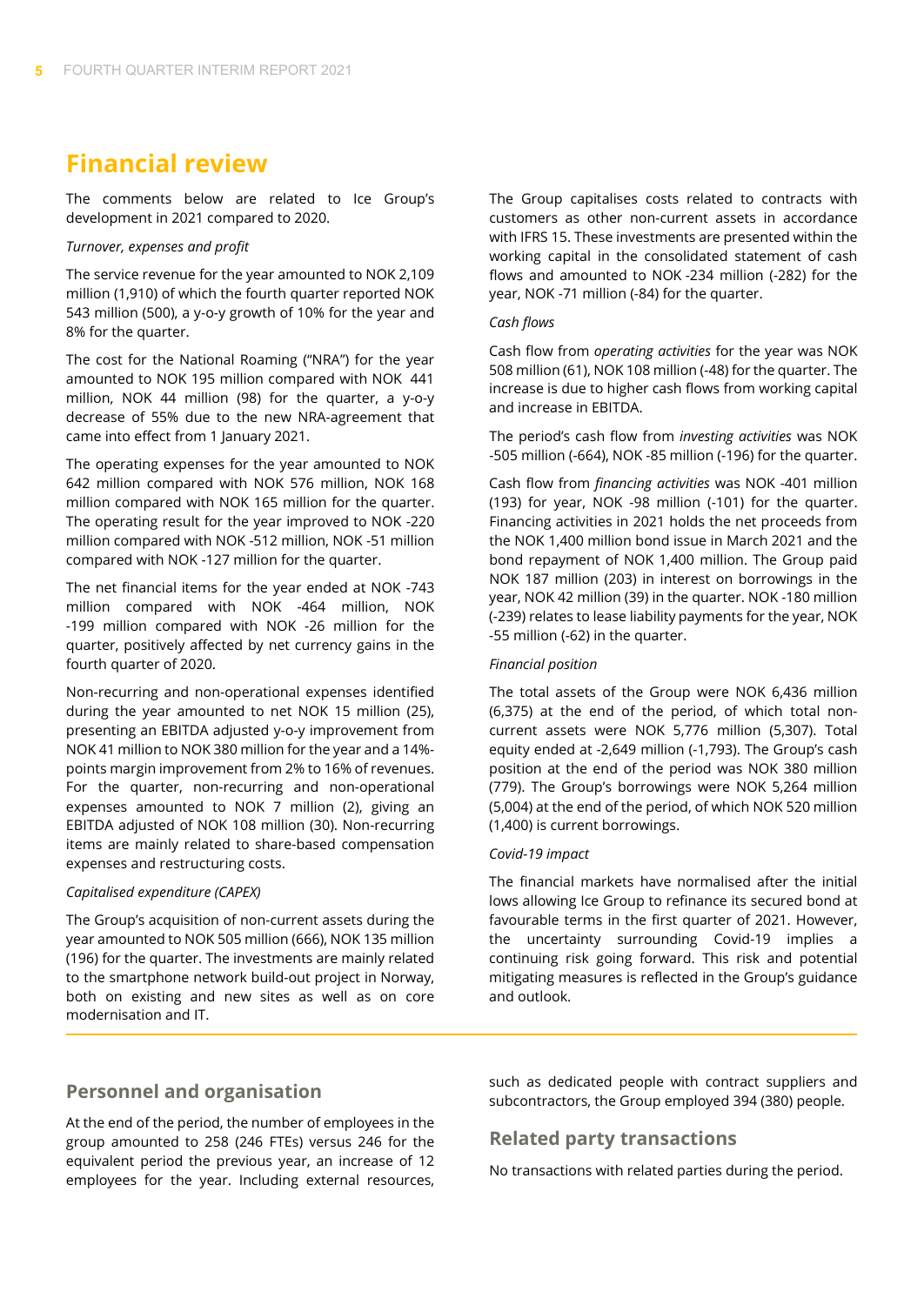#### **Risks and uncertainties**

Ice Group's continuing operations are in the highly competitive and regulated mobile telecommunications industry in Norway and is exposed to certain risks that could have impact on earnings or its financial position. Ice Group has defined risk as anything that could have a material adverse effect on the achievement of its goals or activities. Risks can be threats, uncertainties or lost opportunities relating to Ice Group's current or future operations. Ice Group divides the risks into related to the industry in which the company operates, risk related to the operations of the group and risks related to financing of the business. The most significant risks and uncertainties that are expected to remain for the next three months are described below.

The COVID-19 pandemic outbreak shows that disease outbreaks can put significant restrictions on the prerequisites for continuing operations of assets, including movement of people and their ability to get to their place of work. Such restrictions on and the outbreak itself could have an adverse impact on Ice Group's business, including on supply of both network equipment and handsets or other customer premises, equipment, and could also impact the availability and performance of service staff with our suppliers. A general reduction in macroeconomic activity, both domestic and international, following the COVID-19 disease outbreak could directly impact the growth and/or demand for the services Ice Group provides, which could result in lower service revenues, and thereby have a material adverse effect on Ice Group's business, financial condition and results of operations.

As significant industry risks management identifies the risk that the earnings and financial condition could be affected by the general conditions within the telecommunications industry, the regulatory environment being a significant component as well as the continuing rapid technological development, both which could increase competition, and thereby potentially limit the Groups' ability to increase or maintain its market share or product prices, or require the Company to make substantial additional capital investments.

As significant operational risks, management sees the risk that it may not be able to successfully carry out its strategy or realise any or all of its anticipated gains in market share, higher ARPU and cost scalability. It also identifies that it is dependent on a national roaming agreement until it has sufficient coverage through its own network in order to secure access to a network when customers travel outside of Ice Group's own network coverage. The related strategy to build out the network faces the risks of being dependent on suppliers and vendors in order to continue its investments in maintaining, upgrading and expanding its technical network. Furthermore, there is a risk of significant IT or network outages in the future, which could harm the company's reputation, and thereby the ability to grow the revenues. Ice Group's networks are also vulnerable to damage or service interruptions, including interruptions or data breaches coming from targeted cyber-attacks. As another operational risk, management identifies the risk of financial loss, disruption or damage to Ice Group's reputation from some sort of failure of its information technology systems, or loss, alteration or unauthorised disclosure of personal data handled by the Group.

Amongst financing risks, the Group has a substantial amount of debt and debt service obligations and exposure to currency movements. As a result of this, the Group may be required to dedicate a large portion of its cash flow from operations to service debt and fund repayments on the Group's debt, thereby reducing the availability of its cash flow to fund working capital, capital expenditures and other general corporate purposes and restrict its ability to distribute dividends. Further, the Group's substantial debt may limit the Group's flexibility in planning for, or reacting to, changes in the Group's business or the industry in which it operates, limit the Group's ability to raise equity capital in the future, limit the ability to refinance current debt or raise additional debt and/or restrict the Group from making strategic acquisitions, investments or exploiting business opportunities or the ability to successfully implement its business strategy. Participation in frequency licences auctions held by the authorities is necessary for the Group to continue to grow, and the outcome of those auctions may impact the Group's competitive position.

#### **Events after the closing of the period**

On January 3 2022, Ice Group ASA announced that the plaintiffs reduced their claim referred to in note 8 to 5 alleged breaches, each allegedly entitling the plaintiffs to a 5 percentage point interest increase. On January 25 2022, the plaintiffs claim that 6 breaches were made, each entitling the plaintiffs to a 5 percentage point interest increase. Refer to note 9 for further information.

#### **Legal disclaimer**

Certain statements in this Ice Group ASA report are forward-looking and the actual outcomes may be materially different. In addition to the factors discussed, other factors could have an impact on actual outcomes. Such factors include developments for customers, competitors, the impact of economic and market conditions, national and international legislation and regulations, fiscal regulations, fluctuations in exchange rates and interest rates and political risks.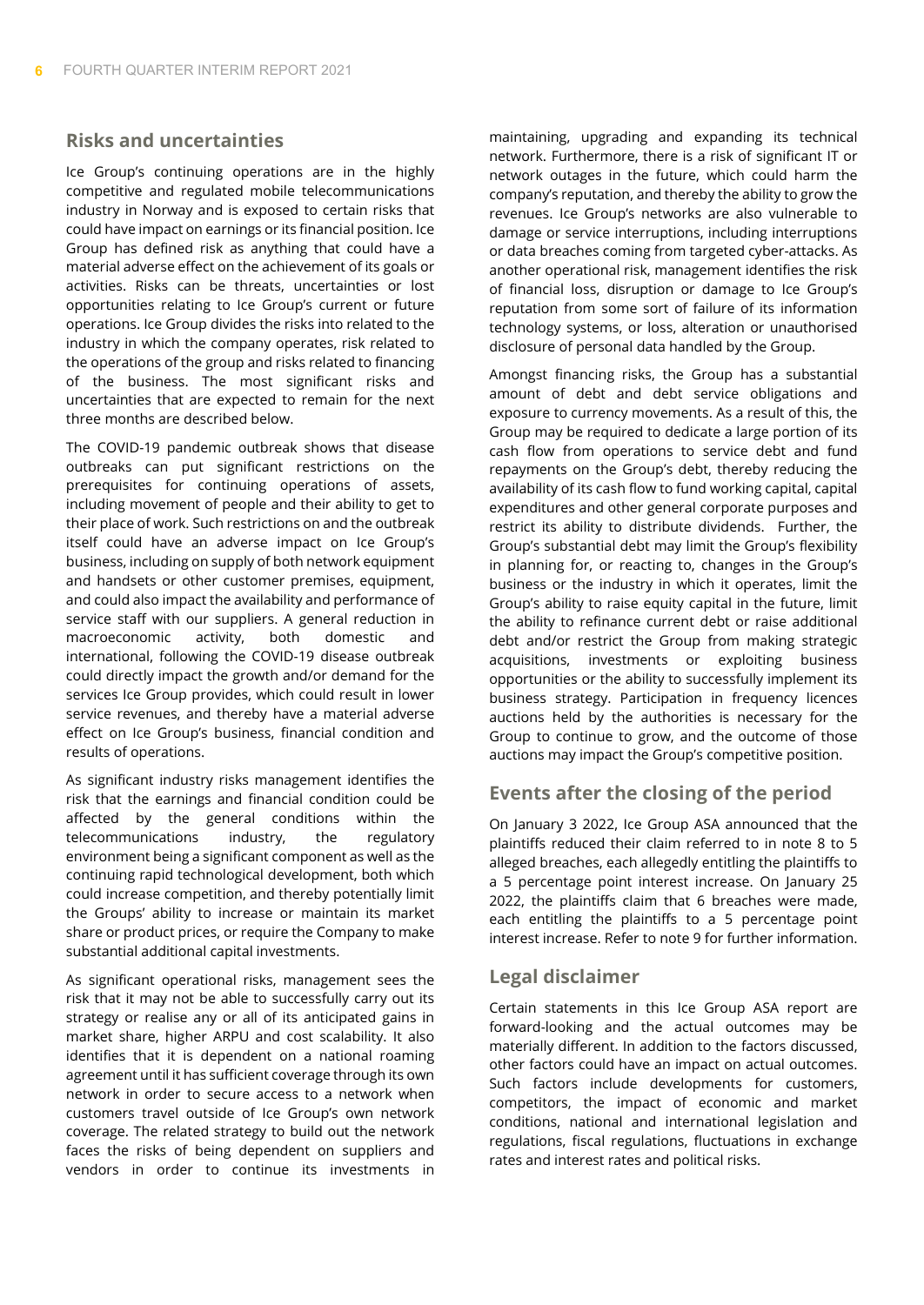# **CONDENSED CONSOLIDATED INTERIM FINANCIAL REPORTS**

#### **CONDENSED CONSOLIDATED STATEMENTS OF COMPREHENSIVE INCOME**

|                                               |             | <b>Fourth Quarter</b> |         | <b>Full year</b> |          |  |
|-----------------------------------------------|-------------|-----------------------|---------|------------------|----------|--|
| <b>NOK millions</b>                           | <b>Note</b> | 2021                  | 2020    | 2021             | 2020     |  |
| Service revenue                               | 4, 5        | 543                   | 500     | 2,109            | 1,910    |  |
| Other operating revenue                       | 5           | 70                    | 71      | 210              | 184      |  |
| <b>Total operating revenue</b>                | 4, 5        | 613                   | 572     | 2,319            | 2,094    |  |
|                                               |             |                       |         |                  |          |  |
| National roaming expenses                     |             | $-44$                 | $-98$   | $-195$           | -441     |  |
| Operating expenses                            |             | $-168$                | $-165$  | $-642$           | $-576$   |  |
| Sales and administrative expenses             |             | $-225$                | $-213$  | $-845$           | $-816$   |  |
| Employee benefit expenses                     |             | $-74$                 | $-68$   | $-273$           | $-245$   |  |
| Depreciation, amortisation, impairment losses | 7           | $-152$                | $-156$  | $-585$           | $-528$   |  |
| <b>Total operating expenses</b>               |             | $-664$                | $-699$  | $-2,540$         | $-2,606$ |  |
|                                               |             |                       |         |                  |          |  |
| <b>Operating result</b>                       |             | $-51$                 | $-127$  | $-220$           | $-512$   |  |
|                                               |             |                       |         |                  |          |  |
| Financial items - net                         | 6           | $-199$                | $-26$   | $-743$           | $-464$   |  |
| <b>Result before tax</b>                      |             | $-250$                | $-154$  | $-963$           | $-976$   |  |
|                                               |             |                       |         |                  |          |  |
| Income taxes                                  |             | $\overline{0}$        | 3       | $\overline{2}$   | 2        |  |
| Net result for the period                     |             | $-249$                | $-151$  | $-961$           | $-974$   |  |
|                                               |             |                       |         |                  |          |  |
| Items that may be subsequently                |             |                       |         |                  |          |  |
| reclassified to profit loss:                  |             |                       |         |                  |          |  |
| Translation differences on foreign operations |             | 32                    | $\,8\,$ | 77               | $-97$    |  |
| Other comprehensive income                    |             | 32                    | 8       | 77               | $-97$    |  |
| Total comprehensive income for the period     |             | $-218$                | $-143$  | $-884$           | $-1,071$ |  |
|                                               |             |                       |         |                  |          |  |
| Net result for the period attributable to:    |             |                       |         |                  |          |  |
| Equity holders of the Parent Company          |             | $-249$                | $-151$  | $-961$           | $-974$   |  |
| Net result for the period                     |             | $-249$                | $-151$  | $-961$           | $-974$   |  |
|                                               |             |                       |         |                  |          |  |
| Total comprehensive income attributable to:   |             |                       |         |                  |          |  |
| Equity holders of the Parent Company          |             | $-218$                | $-143$  | $-884$           | $-1,071$ |  |
| Total comprehensive income for the period     |             | $-218$                | $-143$  | $-884$           | $-1,071$ |  |
|                                               |             |                       |         |                  |          |  |
| Earnings per share (NOK)                      |             |                       |         |                  |          |  |
| Basic earnings per share                      |             | $-1.23$               | $-0,75$ | $-4.76$          | $-4.83$  |  |
| Diluted earnings per share                    |             | $-1.23$               | $-0.75$ | $-4.76$          | $-4.83$  |  |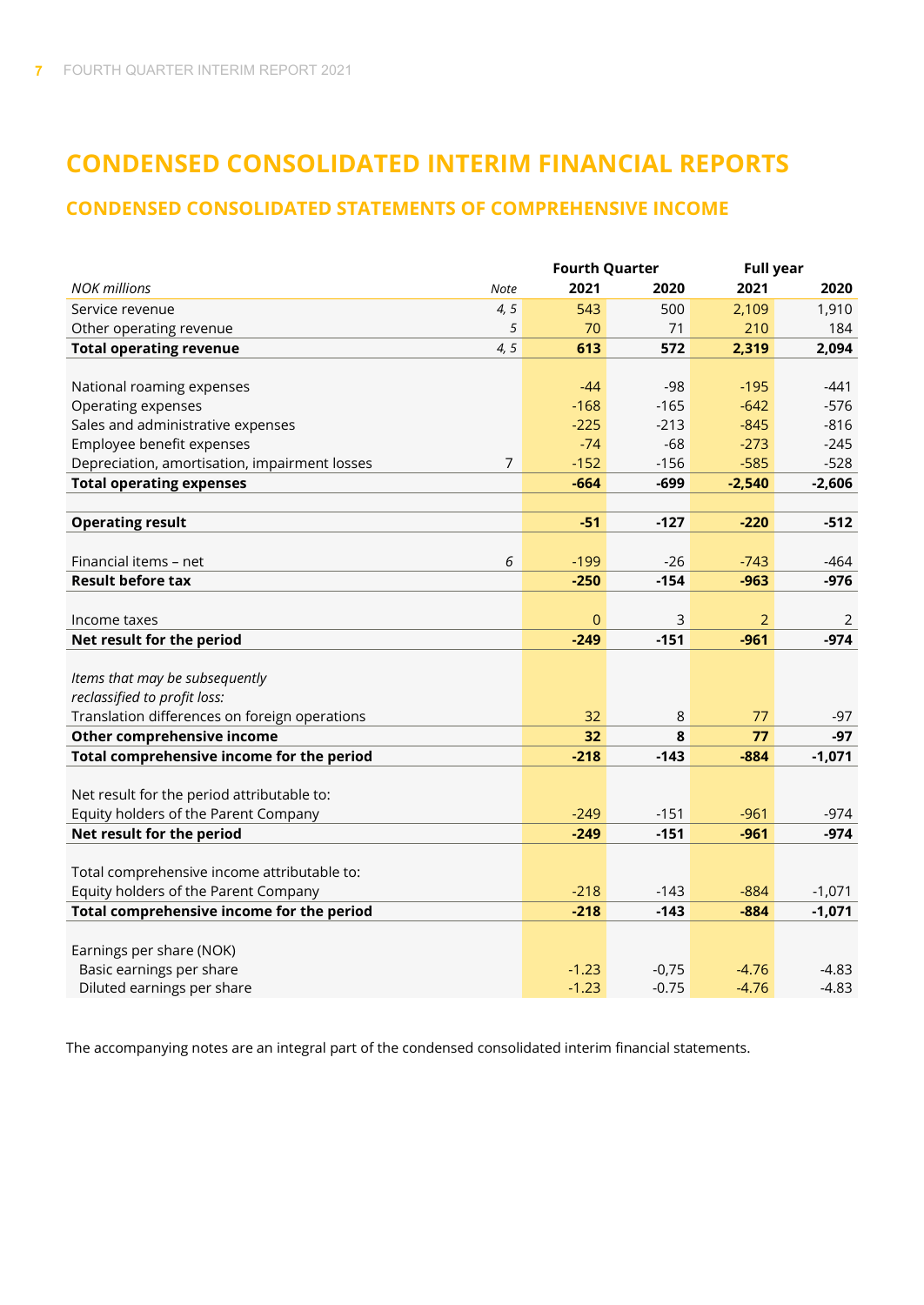#### **CONDENSED CONSOLIDATED STATEMENTS OF FINANCIAL POSITION**

| <b>NOK millions</b>                                    | 31 Dec<br>2021          | 31 Dec<br>2020 |
|--------------------------------------------------------|-------------------------|----------------|
| Note<br><b>ASSETS</b>                                  |                         |                |
|                                                        | 7                       |                |
| Intangible assets                                      | 2,394<br>$\overline{7}$ | 1,984          |
| Tangible assets<br>Other non-current assets            | 2,989<br>392            | 2,916<br>408   |
| <b>Total non-current assets</b>                        | 5,776                   | 5,307          |
|                                                        |                         |                |
| Inventory                                              | 8                       | 6              |
| Trade receivables                                      | 193                     | 178            |
| Other receivables                                      | 1                       | 14             |
| Prepaid expenses and accrued income                    | 78                      | 90             |
| Cash and cash equivalents                              | 380                     | 779            |
| <b>Total current assets</b>                            | 660                     | 1,068          |
|                                                        |                         |                |
| <b>TOTAL ASSETS</b>                                    | 6,436                   | 6,375          |
|                                                        |                         |                |
| <b>EQUITY AND LIABILITIES</b>                          |                         |                |
| Equity attributable to the Parent Company shareholders | 2<br>$-2,649$           | $-1,793$       |
| <b>TOTAL EQUITY</b>                                    | $-2,649$                | $-1,793$       |
|                                                        |                         |                |
| Non-current borrowings                                 | 3<br>4,744              | 3,604          |
| Non-current lease liabilities                          | $\overline{7}$<br>2,645 | 2,073          |
| Other non-current liabilities                          | $\overline{4}$          | 2              |
| <b>Total non-current liabilities</b>                   | 7,394                   | 5,679          |
|                                                        |                         |                |
| Trade payables                                         | 309                     | 283            |
| Current borrowings<br>3                                | 520                     | 1,400          |
| <b>Current lease liabilities</b>                       | $\overline{7}$<br>195   | 176            |
| Other liabilities                                      | 33                      | 24             |
| Accrued expenses and deferred income                   | 633                     | 606            |
| <b>Total current liabilities</b>                       | 1,691                   | 2,489          |
|                                                        |                         |                |
| <b>TOTAL LIABILITIES</b>                               | 9,084                   | 8,168          |
|                                                        |                         |                |
| <b>TOTAL EQUITY AND LIABILITIES</b>                    | 6,436                   | 6,375          |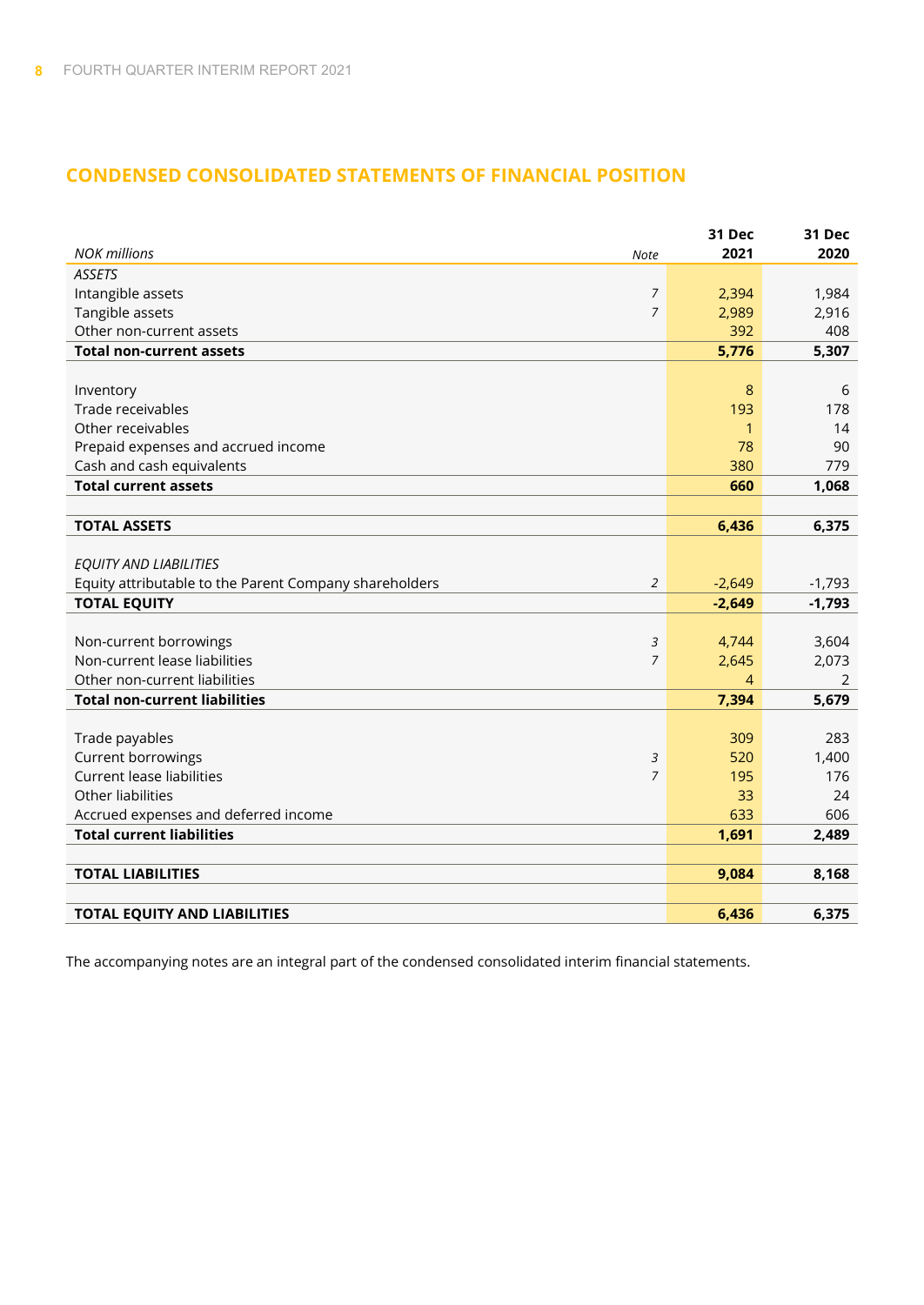#### **CONDENSED CONSOLIDATED STATEMENTS OF CHANGES IN EQUITY**

|                                                                         | Attributable to the shareholders of the Parent Company |                |          |           |                     |  |  |
|-------------------------------------------------------------------------|--------------------------------------------------------|----------------|----------|-----------|---------------------|--|--|
|                                                                         |                                                        | Other          |          |           |                     |  |  |
|                                                                         | Share                                                  | contributed    |          | Retained  |                     |  |  |
| <b>NOK</b> millions                                                     | capital                                                | capital        | Reserves | earnings  | <b>Total Equity</b> |  |  |
| <b>Opening balance 1 January 2020</b>                                   | 182                                                    | 11,412         | -34      | $-12,449$ | -889                |  |  |
| Net result for the period                                               |                                                        |                |          | $-974$    | $-974$              |  |  |
| Other comprehensive income for the period                               |                                                        |                |          |           |                     |  |  |
| Translation differences on foreign operations                           |                                                        |                | $-97$    |           | $-97$               |  |  |
| Total comprehensive income for the period                               |                                                        |                | $-97$    | $-974$    | $-1,071$            |  |  |
| Capital contribution from share-based payments                          |                                                        |                |          | 16        | 16                  |  |  |
| New share issue                                                         |                                                        | 3              |          |           | 3                   |  |  |
| Convertible bond issue                                                  |                                                        | 144            |          | 4         | 148                 |  |  |
| <b>Total transactions with owners,</b>                                  |                                                        | 147            |          | 21        | 168                 |  |  |
| recognised directly in equity                                           |                                                        |                |          |           |                     |  |  |
| <b>Closing balance 31 December 2020</b>                                 | 182                                                    | 11,559         | $-131$   | $-13,403$ | $-1,793$            |  |  |
| Net result for the period                                               |                                                        |                |          | $-961$    | $-961$              |  |  |
| Other comprehensive income for the period                               |                                                        |                |          |           |                     |  |  |
| Translation differences on foreign operations                           |                                                        |                | 77       |           | 77                  |  |  |
| <b>Total comprehensive income for the period</b>                        |                                                        |                | 77       | $-961$    | $-884$              |  |  |
| Capital contribution from share-based payments                          |                                                        |                |          | 10        | 10                  |  |  |
| New share issue                                                         |                                                        | $\overline{2}$ |          |           | $\overline{2}$      |  |  |
| Convertible bond                                                        |                                                        |                |          | 16        | 16                  |  |  |
| <b>Total transactions with owners, recognised</b><br>directly in equity |                                                        | $\overline{2}$ |          | 26        | 28                  |  |  |
| <b>Closing balance 31 December 2021</b>                                 | 182                                                    | 11,561         | $-54$    | $-14,338$ | $-2,649$            |  |  |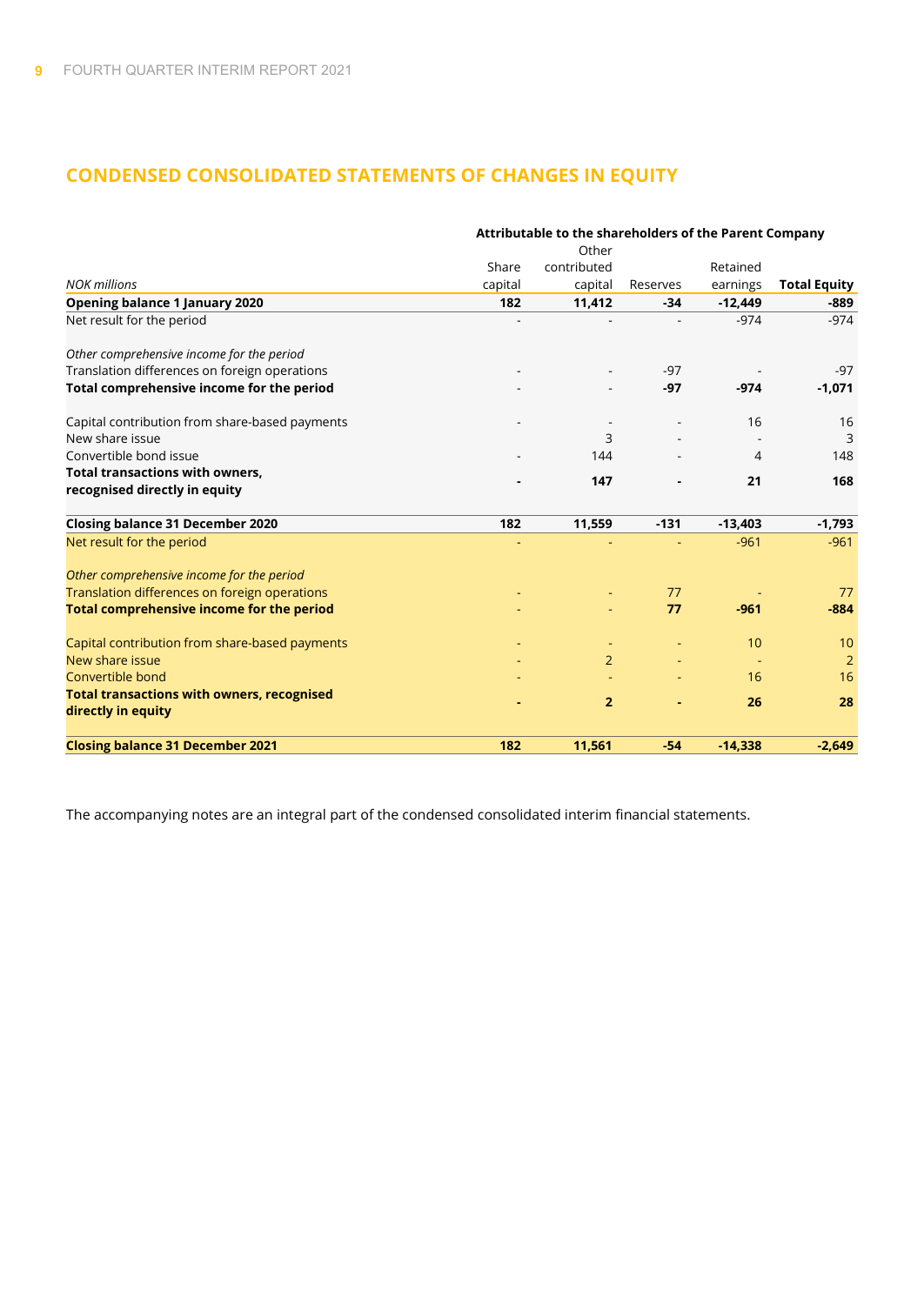#### **CONDENSED CONSOLIDATED STATEMENTS OF CASH FLOWS**

|                                                         | <b>Fourth Quarter</b> |                | <b>Full year</b> |        |
|---------------------------------------------------------|-----------------------|----------------|------------------|--------|
| <b>NOK millions</b>                                     | 2021                  | 2020           | 2021             | 2020   |
| Result before tax                                       | $-250$                | $-154$         | $-963$           | $-976$ |
| Payments related to lease interest                      | 14                    | 31             | 118              | 143    |
| Paid interest expense                                   | 42                    | 37             | 187              | 202    |
| Depreciation & amortisation of non-current assets       | 103                   | 114            | 396              | 354    |
| Depreciation & amortisation of right-of-use assets      | 49                    | 42             | 189              | 173    |
| Depreciation & amortisation of contracts with customers | 61                    | 57             | 251              | 257    |
| Net interest expense                                    | 112                   | 75             | 321              | 190    |
| Adjustments for other non-cash items                    | 11                    | $-115$         | 91               | $-63$  |
| Change in inventory                                     | $-1$                  | $\overline{2}$ | $-2$             | 3      |
| Change in current receivables                           | $-6$                  | 45             | 12               | 51     |
| Change in current liabilities                           | 44                    | $-97$          | 143              | 9      |
| Change in contracts with customers                      | $-71$                 | $-84$          | $-234$           | $-282$ |
| <b>Cash flows from operating activities</b>             | 108                   | $-48$          | 508              | 61     |
|                                                         |                       |                |                  |        |
| Investments in intangible assets                        | $-83$                 | $-72$          | $-133$           | $-125$ |
| Investments in tangible assets                          | $-53$                 | $-124$         | $-372$           | $-540$ |
| Net cash flows from other financial assets              | 50                    | 0              | $\mathbf{0}$     | 2      |
| <b>Cash flows from investing activities</b>             | $-85$                 | $-196$         | $-505$           | $-664$ |
|                                                         |                       |                |                  |        |
| Financing from equity holders                           | $-0$                  |                | $\overline{2}$   | 147    |
| Borrowings                                              |                       |                | 1,365            | 545    |
| Repayments                                              | $-0$                  |                | $-1,400$         | $-57$  |
| Payments related to lease liabilities                   | $-55$                 | $-62$          | $-180$           | $-239$ |
| Interest paid, borrowings                               | $-42$                 | $-39$          | $-187$           | $-203$ |
| <b>Cash flows from financing activities</b>             | $-98$                 | $-101$         | $-401$           | 193    |
|                                                         |                       |                |                  |        |
| Cash flow for the period                                | $-75$                 | $-345$         | $-397$           | $-411$ |
|                                                         |                       |                |                  |        |
| Cash and cash equivalents Beginning of Period           | 455                   | 1,123          | 779              | 1,183  |
| Exchange rate difference in cash and cash equivalents   | $-0$                  | 0              | $-1$             | 7      |
| Cash and cash equivalents End of Period                 | 380                   | 779            | 380              | 779    |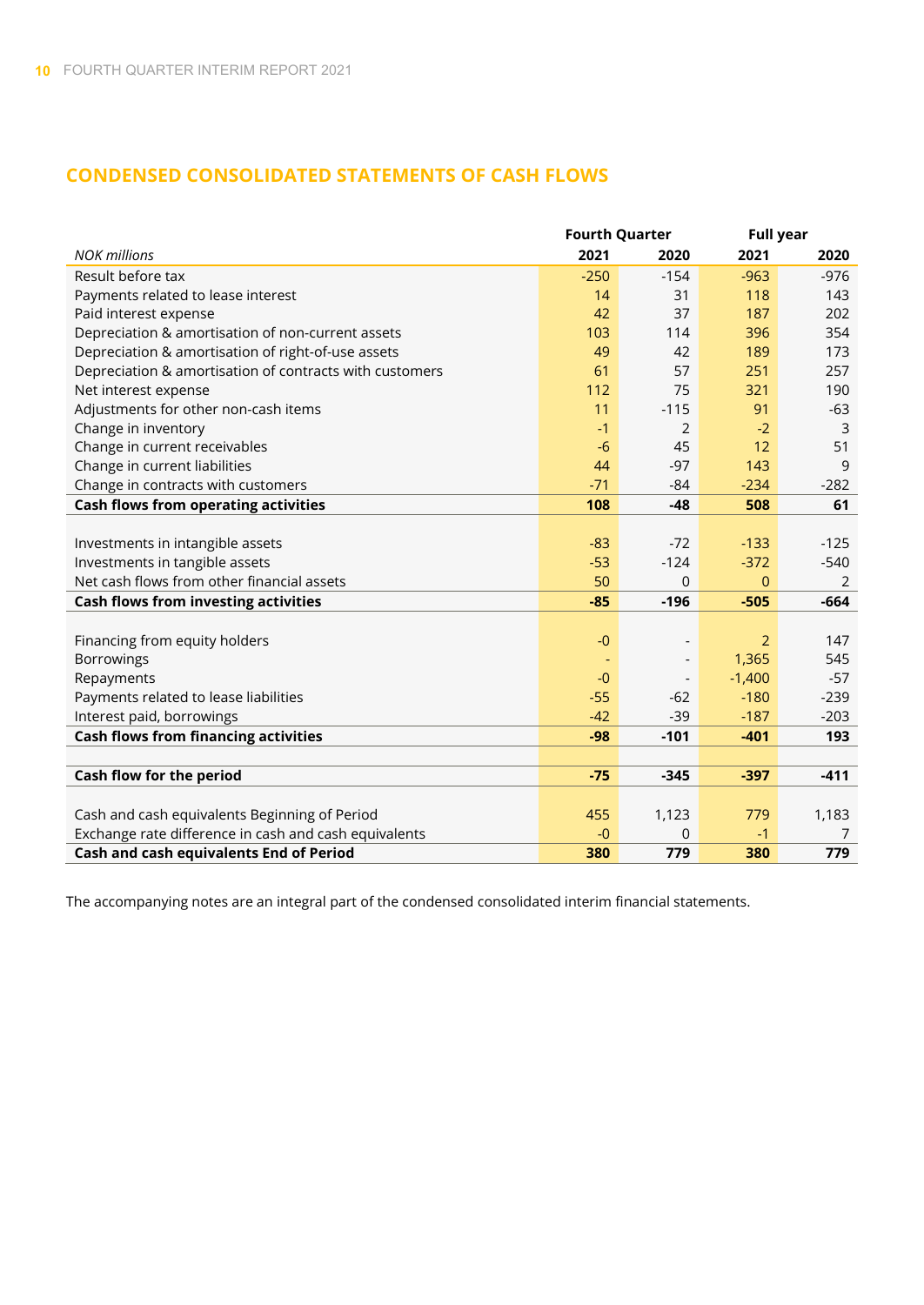## **NOTES TO THE FINANCIAL REPORT**

#### **General information**

Ice Group ASA ("the Company") is a limited liability company incorporated in Norway and is with its subsidiaries (together, "the Group" or "Ice Group") a Norwegian telecom operator under the trademark ice. The business is to provide telecommunications services,

including wireless data services, voice, messaging, mobile broadband services, telephony and other related telecom services. The Company is listed at Euronext Expand in Norway with ticker "ICEGR". The major shareholder is AI Media Holdings (NMT) LLC, Delaware.

#### **Note 1 – Accounting principles**

#### **Basis of preparation**

This interim report has been prepared in accordance with IAS 34, *Interim Financial Reporting*. The report does not contain all the information and disclosures required in an annual financial report and should be read in conjunction with the Group's annual report for 2020, which can be found at www.icegroup.com.

The preparation of financial statements in conformity with IFRS requires the use of certain critical accounting estimates. It also requires management to make certain judgments in applying the Group's accounting policies.

#### **Note 2 – Equity and going concern**

As of 31 December 2021, the consolidated equity is negative by NOK 2,649 million. The Group is in need of new capital in order to satisfy its obligations.

Ice Group has since November 2021 been in discussions with several parties regarding new capital which has been challenging due to a complicated capital structure, which the Group is looking to optimize. The Group contemplated a capital raise of NOK 2,500 million, where the proceeds were going to repay the Goldentree PIK notes and fund a new business plan.

The Group has, together with its advisors DNB Bank ASA, Pareto Securities AS and Lazard, received and evaluated offers and proposals on several different structures from different investors. This has left the Group with various These condensed consolidated interim financial statements have not been subject to audit or a limited review. There may be figures and percentages in this report that do not always add up correctly due to rounding differences.

**Summary of new accounting policies**

The interim consolidated financial accounts have been produced in accordance with the accounting policies in the Group's annual financial accounts for the year ended 31 December 2020.

options to secure the continued business operation of the Group and with various impact on the capital structure and operations. The Board has chosen to focus on certain limited options. The Group is currently awaiting final clarifications in respect of these matters.

The board and management are, based on the offers received from investors and ongoing discussions with existing financial stakeholders, confident in reaching a solution that will enable Ice Group to fulfil its obligations.

Based on this the report is prepared under the assumption of going concern.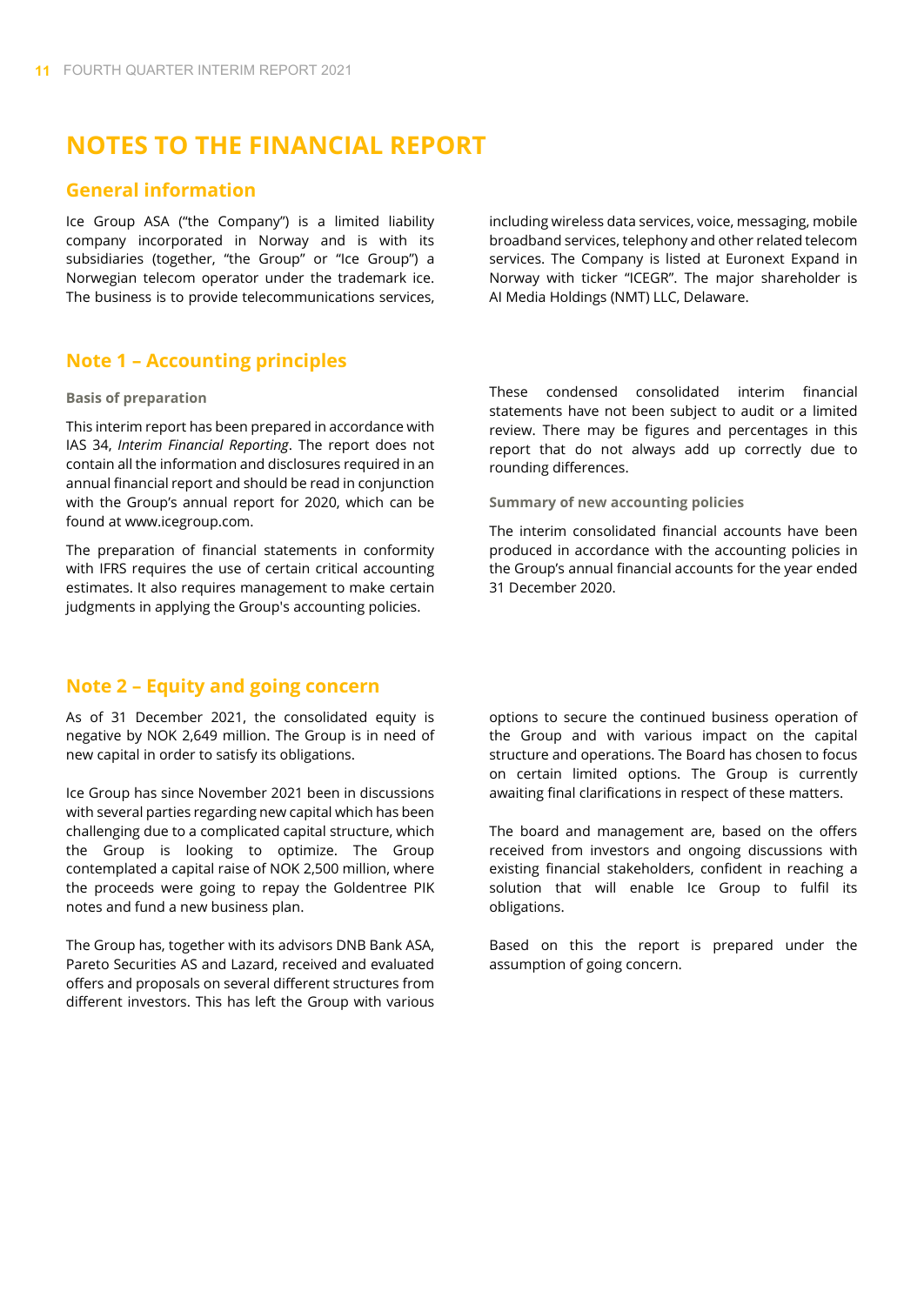#### **Note 3 – Borrowings**

|                                                | 31 Dec | <b>31 Dec</b> |
|------------------------------------------------|--------|---------------|
| NOK millions                                   | 2021   | 2020          |
| Senior unsecured bonds                         | 1,413  | 1,406         |
| Senior secured callable bonds                  | 1,371  | 1,392         |
| Convertible bonds                              | 614    | 543           |
| Goldentree loan (USD)                          | 1,304  | 1,111         |
| Rasmussengruppen loan (SEK)                    | 543    | 535           |
| Long-term payable with Access Industries (USD) | 18     | 17            |
| <b>Total borrowings</b>                        | 5,264  | 5,004         |

|                                          |            | 31 Dec | 31 Dec |
|------------------------------------------|------------|--------|--------|
| Currency in millions                     | Currency   | 2021   | 2020   |
| Goldentree loan                          | JSD        | 151    | 135    |
| Rasmussengruppen loan                    | <b>SEK</b> | 558    | 513    |
| Long-term payable with Access Industries | JSD        |        |        |

Please refer to note 22 in the 2020 Annual Report of Ice Group ASA for more information on borrowings.

In Q1 2021, Ice Group, through Ice Group Scandinavia Holdings AS, issued a new senior secured bond (ISIN NO0010939788) of NOK 1,400 million with maturity in March 2025. The new senior secured bond is issued at an interest rate of 3 months NIBOR, plus a margin of 4.0% per annum. The bond was listed at Oslo Stock Exchange on 4 August 2021. In March 2021, NOK 703 million of the net proceeds from the offering was used to redeem a portion of the Group's existing NOK 1,400 million senior secured bond (ISIN NO0010807092). In April 2021, the outstanding amount of NOK 697 million was redeemed.

The senior secured bond of NOK 1,400 million is reclassified from non-current liability to current liability in the annual 2020 comparable figures in the balance sheet due to a classification error in the annual report 2020 and the Q1 report of 2021. This reclassification has no effects on any results or KPIs.

The senior unsecured bond maturing in April 2022 is expected to be refinanced prior to maturity.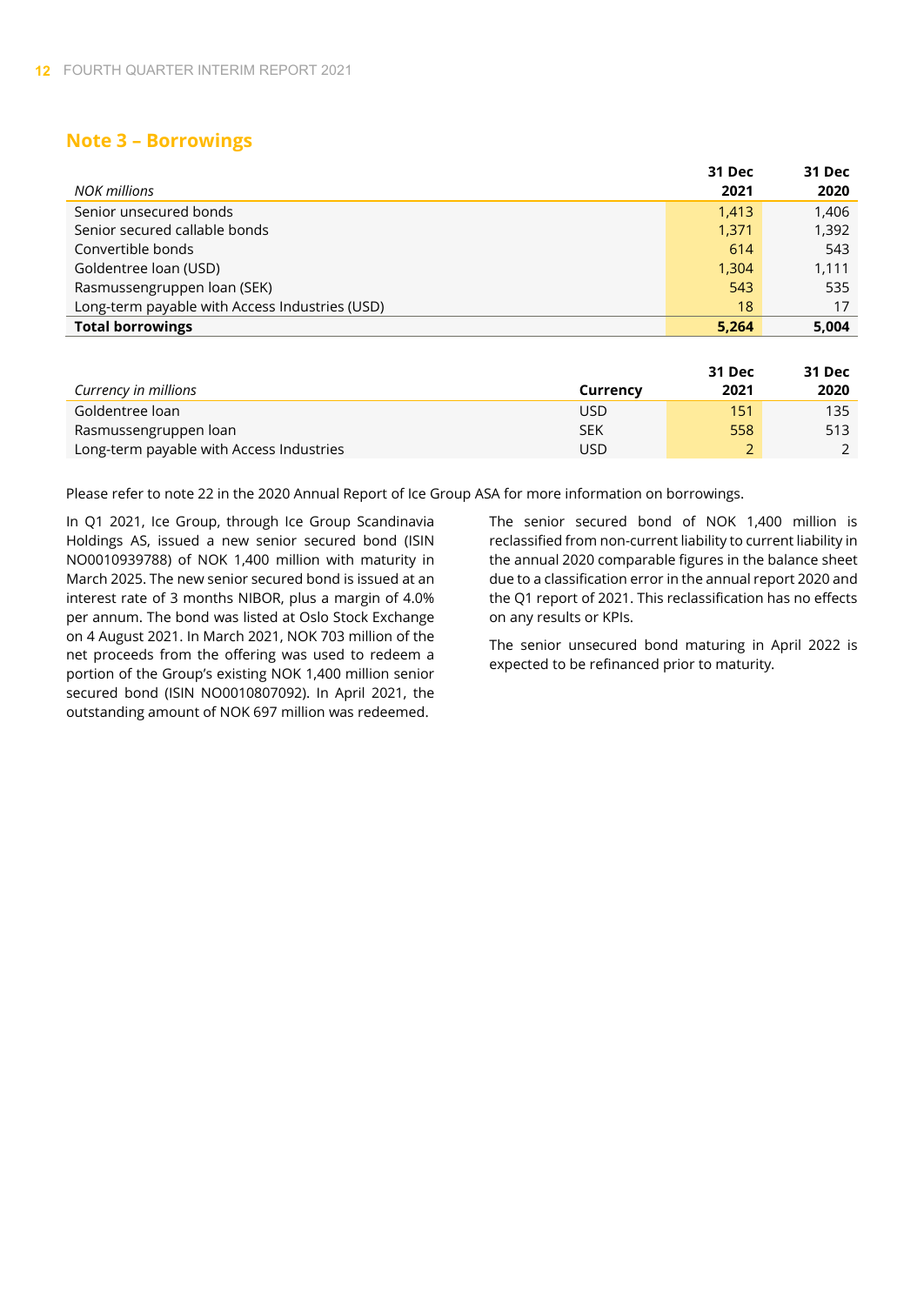#### **Note 4 - Segment information**

The segment information is reported in accordance with the reporting to Group Executive Management and is consistent with financial information used for assessing performance and allocating resources and is based on business activities. Growth is measured from service revenues and profitability is measured from EBITDA adjusted performance, both by business activity.

|                     | Other           |                    |           |         |               |              |
|---------------------|-----------------|--------------------|-----------|---------|---------------|--------------|
| 2021 Fourth quarter | Smartphone      | <b>MBB</b> service | operating | Total   | <b>EBITDA</b> |              |
| NOK millions        | service revenue | revenue            | revenue   | revenue | adjusted      | <b>CAPEX</b> |
| Norway              | 466             |                    | 70        | 613     | 119           | 207          |
| Other               | 0               |                    |           | O.      | $-11$         |              |
| <b>Total</b>        | 466             | 77                 | 70        | 613     | 108           | 207          |

|                     | Other           |                    |           |         |               |              |
|---------------------|-----------------|--------------------|-----------|---------|---------------|--------------|
| 2020 Fourth quarter | Smartphone      | <b>MBB service</b> | operating | Total   | <b>EBITDA</b> |              |
| NOK millions        | service revenue | revenue            | revenue   | revenue | adjusted      | <b>CAPEX</b> |
| Norway              | 421             | 80                 |           | 572     | 45            | 280          |
| Other               |                 |                    |           |         | $-15$         | 0            |
| <b>Total</b>        | 421             | 80                 |           | 572     | 30            | 280          |

| 2021 Full year | Smartphone      | <b>MBB</b> service | <b>Other</b><br>operating | Total   | <b>EBITDA</b> |              |
|----------------|-----------------|--------------------|---------------------------|---------|---------------|--------------|
| NOK millions   | service revenue | revenue            | revenue                   | revenue | adjusted      | <b>CAPEX</b> |
| Norway         | 1.786           | 323                | 210                       | 2.319   | 421           | 739          |
| Other          | 0               | 0                  | 0                         |         | $-41$         | $\sim$       |
| <b>Total</b>   | 1,786           | 323                | 210                       | 2,319   | 380           | 739          |

| 2020 Full year | Smartphone      | <b>MBB</b> service | Other<br>operating | Total   | <b>EBITDA</b> |              |
|----------------|-----------------|--------------------|--------------------|---------|---------------|--------------|
| NOK millions   | service revenue | revenue            | revenue            | revenue | adjusted      | <b>CAPEX</b> |
| Norway         | 1,593           | 312                | 186                | 2.091   | 77            | 948          |
| Other          | 0               | 4                  | -1                 |         | $-36$         | $-1$         |
| <b>Total</b>   | 1.593           | 317                | 184                | 2.094   | 41            | 948          |

The 'Other' segment consists of reporting figures from the Group's non-operating companies. Furthermore, the reporting figures from Denmark, which was sold in May 2020, are included in the 'other' segment due to it being an immaterial part of Ice Group's financial information, not of continuing significance to Group Executive Management for assessing performance and allocation

of resources and not satisfying the criteria of operating segments in accordance with IFRS 8.

Revenue from intercompany transactions is not included in the segment information. Non-current assets exclude financial assets and deferred tax assets, include investments in contracts assets and business combinations.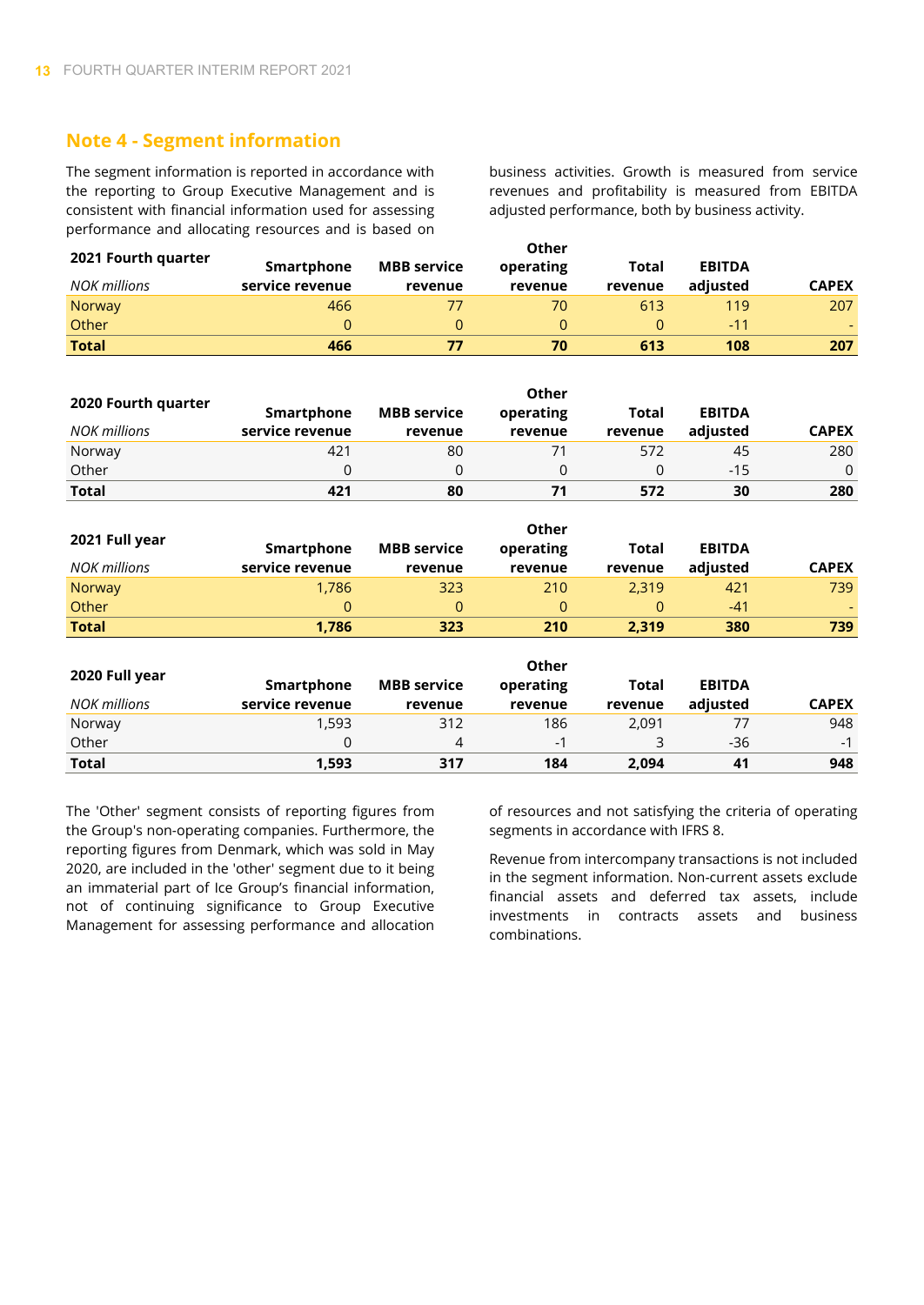#### **Note 5 – Disaggregation of revenue**

In the following table, revenue is disaggregated by major revenue streams divided into the reportable segments as disclosed in note 4. For further information on the categories, please refer to note 5 and 6 in the 2020 Annual Report of Ice Group ASA.

**Disaggregation of revenue from contracts with customers**

The group derives revenue from the transfer of services over time and at a point in time in the following major service lines and geographical regions:

| 2021 Fourth quarter             | Service revenue |                          | <b>Other revenue</b> |       |       |
|---------------------------------|-----------------|--------------------------|----------------------|-------|-------|
| NOK millions                    | Norway          | Other                    | Norway               | Other | Total |
| Revenue from external customers | 543             | -                        | 70                   | $-0$  | 613   |
| Timing of revenue recognition:  |                 |                          |                      |       |       |
| At a point in time              | 130             | -                        | 70                   | -0    | 199   |
| Over time                       | 413             | $\overline{\phantom{0}}$ |                      | -     | 413   |

| 2020 Fourth quarter             | Service revenue |       | <b>Other revenue</b> |       |              |
|---------------------------------|-----------------|-------|----------------------|-------|--------------|
| <b>NOK</b> millions             | Norway          | Other | Norway               | Other | <b>Total</b> |
| Revenue from external customers | 500             |       |                      | -0    | 572          |
| Timing of revenue recognition:  |                 |       |                      |       |              |
| At a point in time              | 108             |       |                      | $-0$  | 180          |
| Over time                       | 392             | 0     |                      |       | 392          |

| 2021 Full year                  | Service revenue |                | Other revenue |       |       |
|---------------------------------|-----------------|----------------|---------------|-------|-------|
| <b>NOK</b> millions             | Norway          | Other          | Norway        | Other | Total |
| Revenue from external customers | 2,109           |                | 210           | $-0$  | 2,319 |
| Timing of revenue recognition:  |                 |                |               |       |       |
| At a point in time              | 469             | -              | 210           | $-0$  | 680   |
| Over time                       | 1,640           | $\overline{a}$ |               |       | 1.640 |

| 2020 Full year                  | Service revenue |       | Other revenue |       |       |
|---------------------------------|-----------------|-------|---------------|-------|-------|
| <b>NOK millions</b>             | Norway          | Other | Norway        | Other | Total |
| Revenue from external customers | 1.906           | 4     | 186           | $-1$  | 2,094 |
| Timing of revenue recognition:  |                 |       |               |       |       |
| At a point in time              | 409             |       | 185           | $-1$  | 592   |
| Over time                       | 1.497           | 4     |               | -     | 1,502 |

Revenues from external customers comes in all material aspects from service subscriptions, which are over time, and CPE sales which are recognised at the point in time of the sale. Other revenue consists of CPE sales and other operational revenue.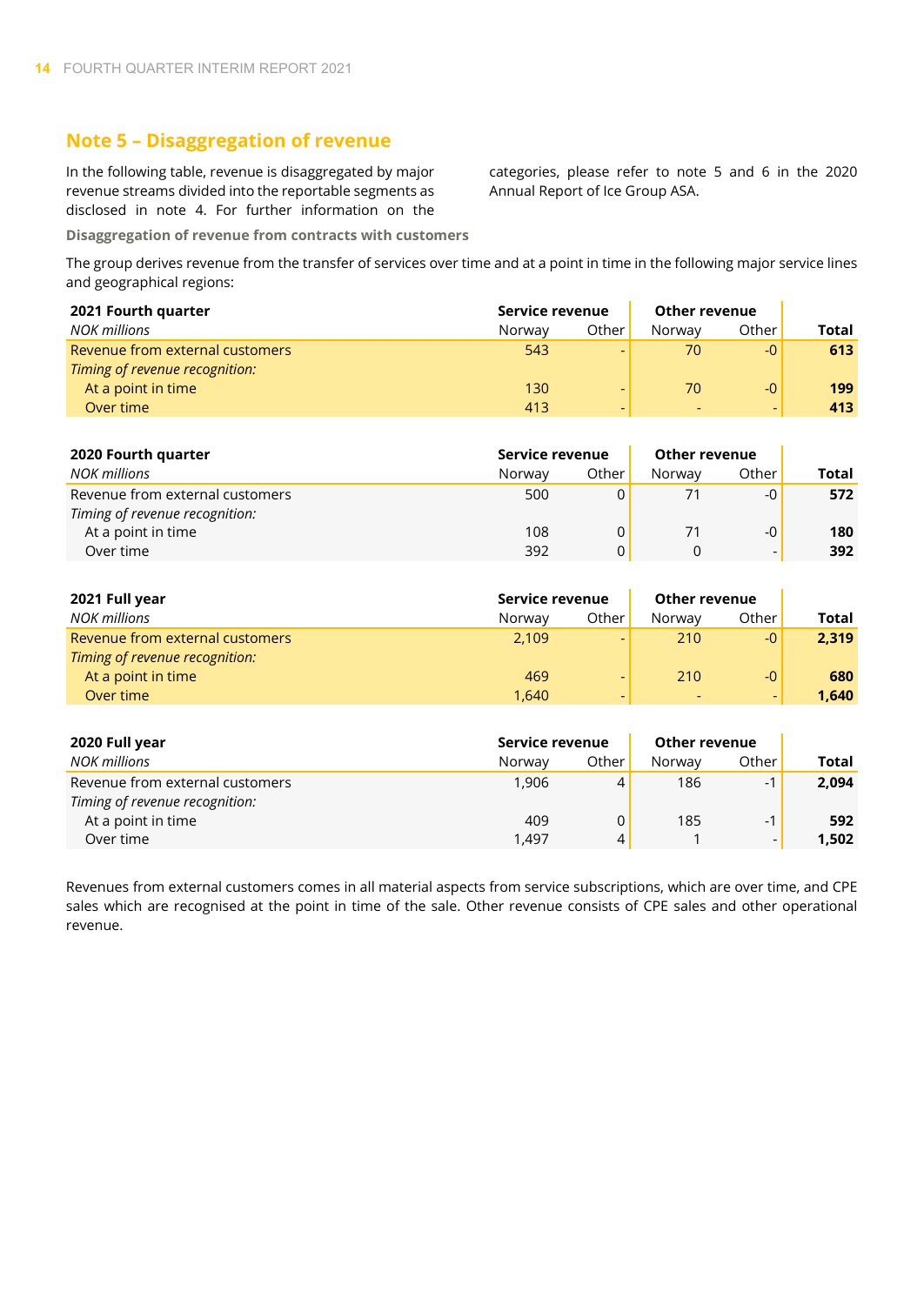**Assets and liabilities related to contracts with customers**

The Group has recognised the following assets and liabilities related to contracts with customers:

|                                                                       | 31 Dec | 31 Dec |
|-----------------------------------------------------------------------|--------|--------|
| NOK millions                                                          | 2021   | 2020   |
| Trade receivables                                                     | 193    | 178.   |
| Contract assets included in Prepaid expenses and accrued income       | 43     | 40     |
| Contract liabilities included in Accrued expenses and deferred income | -37    |        |

**Revenue recognised in relations to contract liabilities**

The following table shows how much of the revenue recognised in the reporting period relates to carried-forward contract liabilities and how much relates to performance obligations that were satisfied in a prior year.

|                                   | <b>Fourth Quarter</b> |      |      | <b>Full year</b> |  |
|-----------------------------------|-----------------------|------|------|------------------|--|
| NOK millions                      | 2021                  | 2020 | 2021 | 2020             |  |
| Revenue from contract liabilities |                       |      | 36   | 42               |  |

**Assets recognised from costs to fulfil a contract**

In addition to the contract balances disclosed above, the Group has also recognised an asset in relation to costs to fulfil long-term contracts.

|                                                           | 31 Dec | 31 Dec |
|-----------------------------------------------------------|--------|--------|
| NOK millions                                              | 2021   | 2020   |
| Costs to fulfil a contract at the beginning of the period | 387    | 362    |
| Costs capitalised during the period                       | 234    | 282    |
| Amortisation during the period                            | $-251$ | $-257$ |
| Costs to fulfil a contract at the end of the period       | 370    | 387    |

#### **Note 6 – Financial items**

|                                     | <b>Fourth Quarter</b> |                          |                          | <b>Full year</b> |
|-------------------------------------|-----------------------|--------------------------|--------------------------|------------------|
| <b>NOK</b> millions                 | 2021                  | 2020                     | 2021                     | 2020             |
| Interest income                     | $\mathbf{0}$          | $\Omega$                 |                          |                  |
| Currency gains, net                 | ۰                     | 124                      | $\overline{\phantom{0}}$ | 97               |
| <b>Financial income</b>             | $\bf{0}$              | 125                      |                          | 98               |
| Interest expense                    | $-133$                | $-120$                   | $-494$                   | $-416$           |
| Interest expenses related to leases | $-41$                 | $-31$                    | $-159$                   | $-143$           |
| Currency losses, net                | $-25$                 | $\overline{\phantom{0}}$ | $-91$                    |                  |
| Other financial expenses            | $\Omega$              | $\Omega$                 | $\Omega$                 | -3               |
| <b>Financial expenses</b>           | $-199$                | $-151$                   | $-744$                   | $-562$           |
| <b>Net financial items</b>          | $-199$                | $-26$                    | $-743$                   | -464             |

Paid interest expense for the year was NOK 187 million (202), NOK 42 million (37) for the quarter.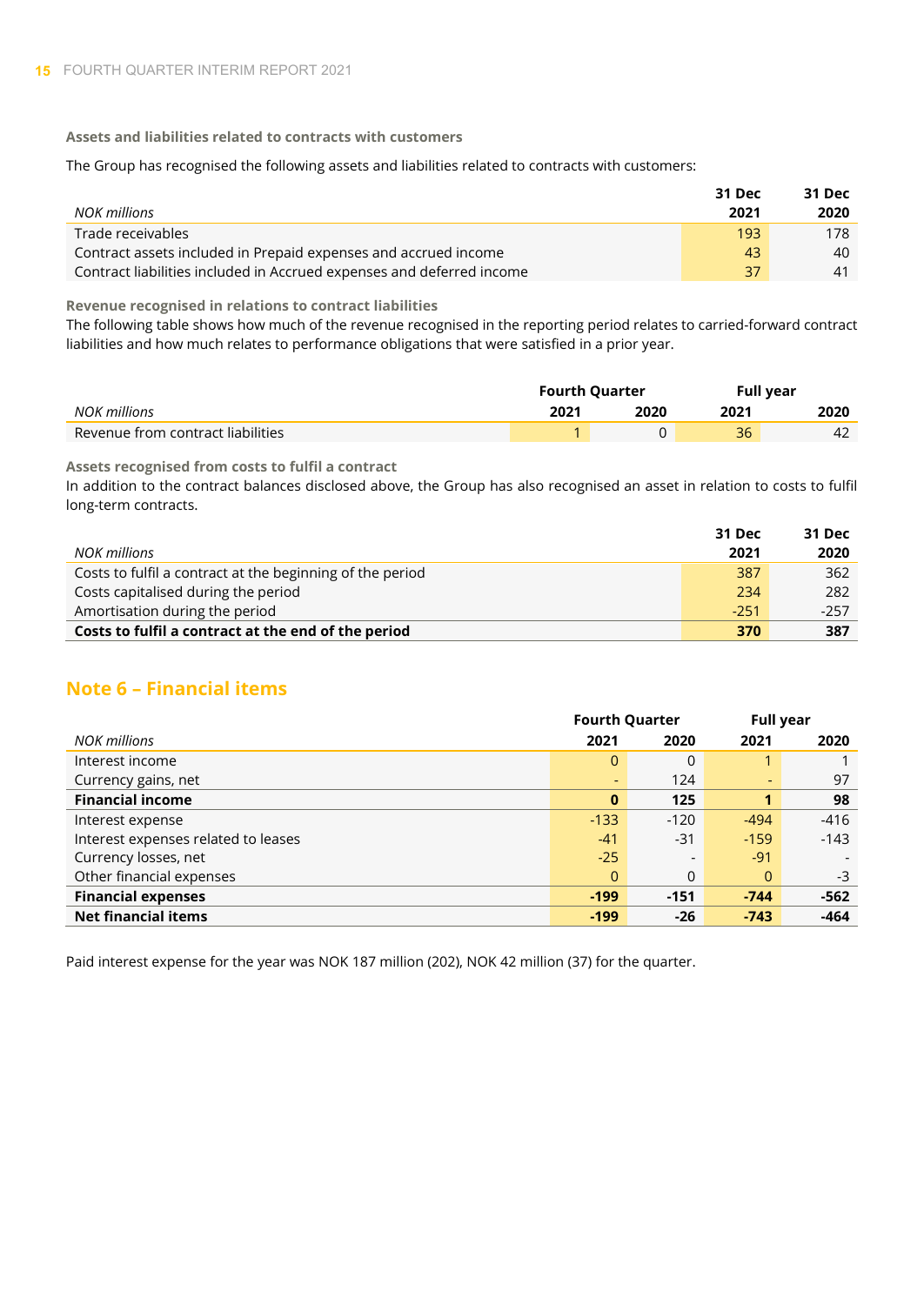#### **Note 7 – Leases**

Please refer to note 14 in the 2020 Annual Report of Ice Group ASA for more information on leases.

The note provides information for leases where the Group is a lessee. The rights-of-use assets stated below have been recognised in the balance sheet as tangible and intangible fixed assets.

#### **Items recognised in the balance sheet**

|                            | 31 Dec      | <b>31 Dec</b>  |
|----------------------------|-------------|----------------|
| <b>NOK</b> millions        | 2021        | 2020           |
| <b>Right-of-use assets</b> |             |                |
| Licenses                   | 1,959       | 1,565          |
| Property                   | 59          | 59             |
| Technical equipment        | 1,005       | 977            |
| Equipment and tools        | $\Omega$    | $\overline{0}$ |
| Other tangible assets      | $\mathbf 0$ |                |
| <b>Total</b>               | 3,023       | 2,602          |
|                            |             |                |
| <b>Lease liabilities</b>   |             |                |
| Current                    | 195         | 176            |
| Non-current                | 2,645       | 2,073          |
| <b>Total</b>               | 2,841       | 2,249          |

#### **Items recognised in the statement of comprehensive income**

|                                                   | <b>Fourth Quarter</b> |       | <b>Full year</b> |        |
|---------------------------------------------------|-----------------------|-------|------------------|--------|
| <b>NOK</b> millions                               | 2021                  | 2020  | 2021             | 2020   |
| Depreciation charge of right-of-use asset         |                       |       |                  |        |
| Licenses                                          | $-25$                 | $-23$ | $-95$            | -91    |
| Property                                          | $-3$                  | $-2$  | $-10$            | $-9$   |
| Technical equipment                               | $-21$                 | $-17$ | $-83$            | $-73$  |
| Equipment and tools                               | $-0$                  | $-0$  | $-0$             | $-0$   |
| Other tangible assets                             | $-0$                  | $-0$  | $-0$             | $-1$   |
| Total                                             | $-49$                 | $-42$ | $-189$           | $-173$ |
| Interest expense (included in financial expenses) | $-41$                 | $-31$ | $-159$           | $-143$ |
|                                                   |                       |       |                  |        |

The spectrum charges which was due to be paid in February 2021 is deferred until 1 February 2025. However, parts of the payment have nevertheless been included in the statement of cash flows in the Q1 report and the YTD numbers of the Q2 report of 2021. NOK 56 million has therefore been reclassified from Payments related to lease liabilities to Payments related to lease interest (NOK 11 million) and Change in current liabilities (NOK 45 million), having a positive effect on Cash flows from financing activities and a negative effect on Cash flows from operating activities in the Q1 report and the YTD numbers in the Q2 report. Furthermore, as the amount was recorded as a payment and therefore also as a reduction in lease liabilities, NOK 56 million has been reclassified from Accrued expenses and deferred income to Non-current lease liabilities in the Q1 and Q2 balance sheets. The reclassifications have no effects on any results or KPIs.

The Group has a spectrum charge of NOK 303 million which is due in 2025. This is due to the postponement of 90% of the auction proceeds from the Group's 700MHz and 2,100 MHz frequencies from 2019. The Group has reclassified the deferred payment from Other noncurrent liabilities to Non-current lease liabilities in the quarterly reports of 2021 as well as the 2020 comparable figures. The reclassifications have no effects on any results or KPIs.

Ice Group ASA's subsidiary has been awarded 80 MHz in the 3,600 MHz band in the frequency auction organised by the Norwegian Communication Authority ("Nkom"). The frequencies are valid from 1 January 2022 until 31 December 2041. The 80 MHz was awarded for NOK 554 million, a sum that may be paid down over 20 years. The frequencies are recognised in the balance sheet in the fourth quarter, giving a right-of-use asset and lease liabilities.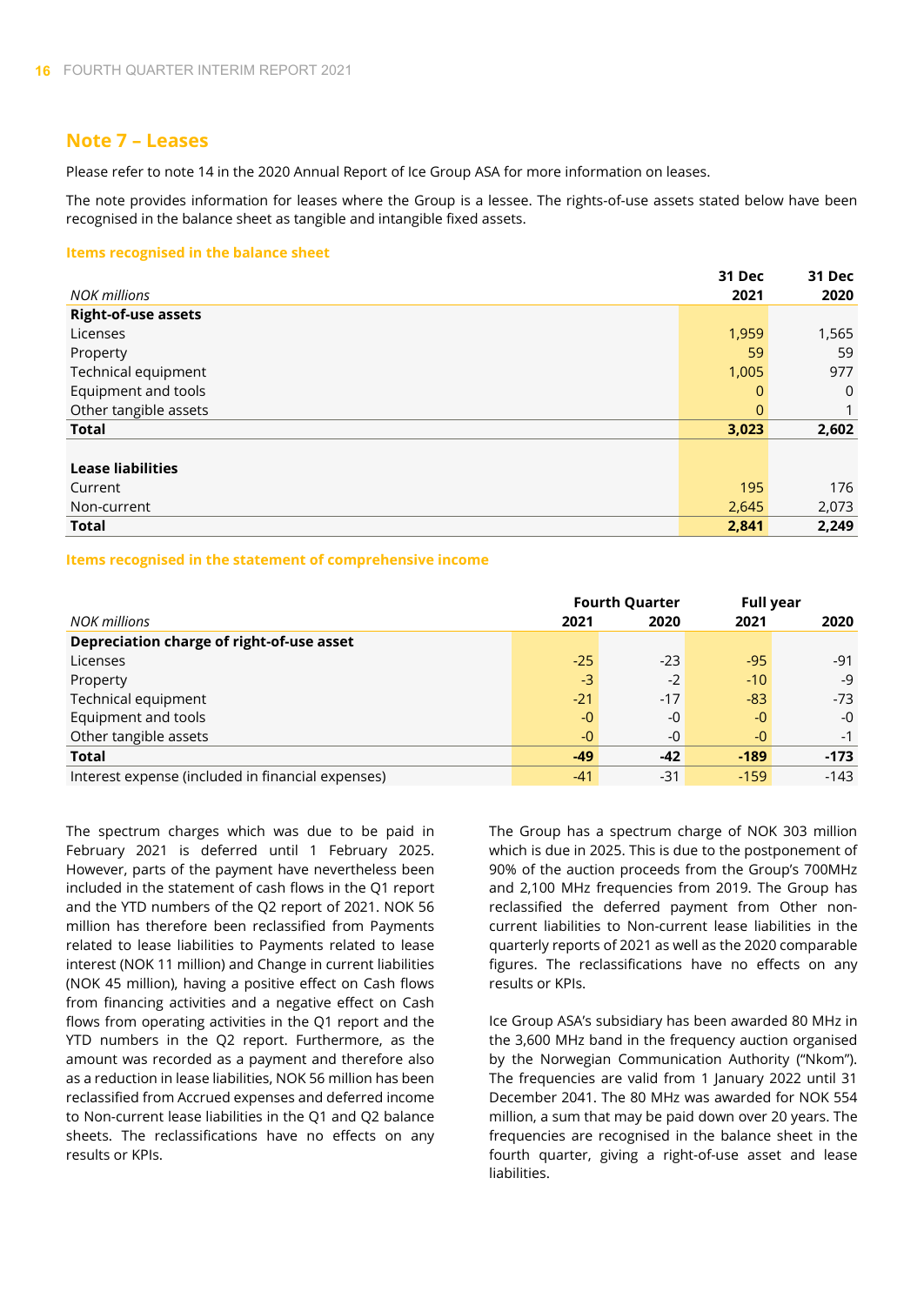#### **Note 8 – Legal disputes**

GoldenTree Asset Management LP (GoldenTree) has submitted a statement of claim to Oslo District Court to obtain a judgement that the loan agreement with the Group has been breached 14 times since 2017 (7 of these alleged breaches consisting of not informing GoldenTree of the alleged breaches) and that the lenders are entitled to an increase in the interest rate of 5 percentage points for each breach. According to GoldenTree this implies that interest accrued in the last year ending 30 September 2020 alone amounts to USD 112,376,900. GoldenTree alleges that this interest amount is due and payable and requests that the Ice Group ASA subsidiary, AINMT Holdings AB, be ordered to pay this amount to GoldenTree. GoldenTree has been informed of the public bond issues and has never before objected to or raised any concerns in relation thereto.

On 12 April 2021, GoldenTree submitted a pleading to the court in the dispute. In the pleading, GoldenTree admits that it received information about the disputed historic financing transactions when they took place – despite not raising any objections until August 2020 – which AINMT Holdings AB already had invoked as a key defense against the claim. In the same pleading, GoldenTree agreed to refer the dispute to mediation. In the pleading GoldenTree has further expanded its claim to include 6

additional alleged breaches (connected to Ice Group Scandinavia Holdings AS' refinancing of its NOK 1,400 million senior secured bond), based on the same legal arguments as for the original claim. The formal court-led mediation meetings were conducted in June.

In Ice Group's opinion there is no merit to any of GoldenTree's claims that the loan agreement has been breached. Ice Group will vigorously oppose all GoldenTree's allegations in a possible law-suit.

In relation to the contemplated capital raise announced in November the Group had entered into a contingent settlement agreement with GoldenTree pursuant to which, upon payment by AINMT Holdings AB of approximately NOK 1,500 million, the GoldenTree loan would be settled in full and the parties would release each other from any and all claims and counterclaims relating to their dispute and the GoldenTree Loan Agreement, provided that the lenders thereunder received payment by 31 December 2021. The payment amount included the accrued interests and a call premium of 15% of par value in accordance with the GoldenTree Loan Agreement. The contingent settlement agreement has lapsed as the lender did not receive payment by 31 December 2021.

#### **Note 9 – Events after the closing of the period**

On 3 January 2022, Ice Group ASA announced that Golden Tree reduced the claim made against AINMT Holdings AB in a recent pleading. GoldenTree has now revised its position to claim 5 alleged breaches (reduced from earlier 20), each allegedly entitling GoldenTree to a 5 percentage point interest increase. Borea AS and Nordstjernan Kredit AB, which hold around 18% of the outstanding debt under the GT Loan Agreement and previously had reserved all their rights under the GT Loan Agreement in respect of the alleged breaches, have now joined GT in the proceedings as plaintiffs. As a result, the claim is now revised to correspond not only GT's 82% portion, but to the full outstanding debt.

On 25 January 2022, Ice Group ASA announced that in a more recent pleading, contrary to their previous pleading, they now claim that 6 breaches were made, each allegedly entitling the plaintiffs to a 5 percentage point interest increase. In the latest pleading, the plaintiffs claim that interest accrued for the 2019-2020 interest period, which the plaintiffs allege is due and payable, amounts to USD 36.4 million with the alleged increased interest (down from the USD 137 million originally claimed in the statement of claim).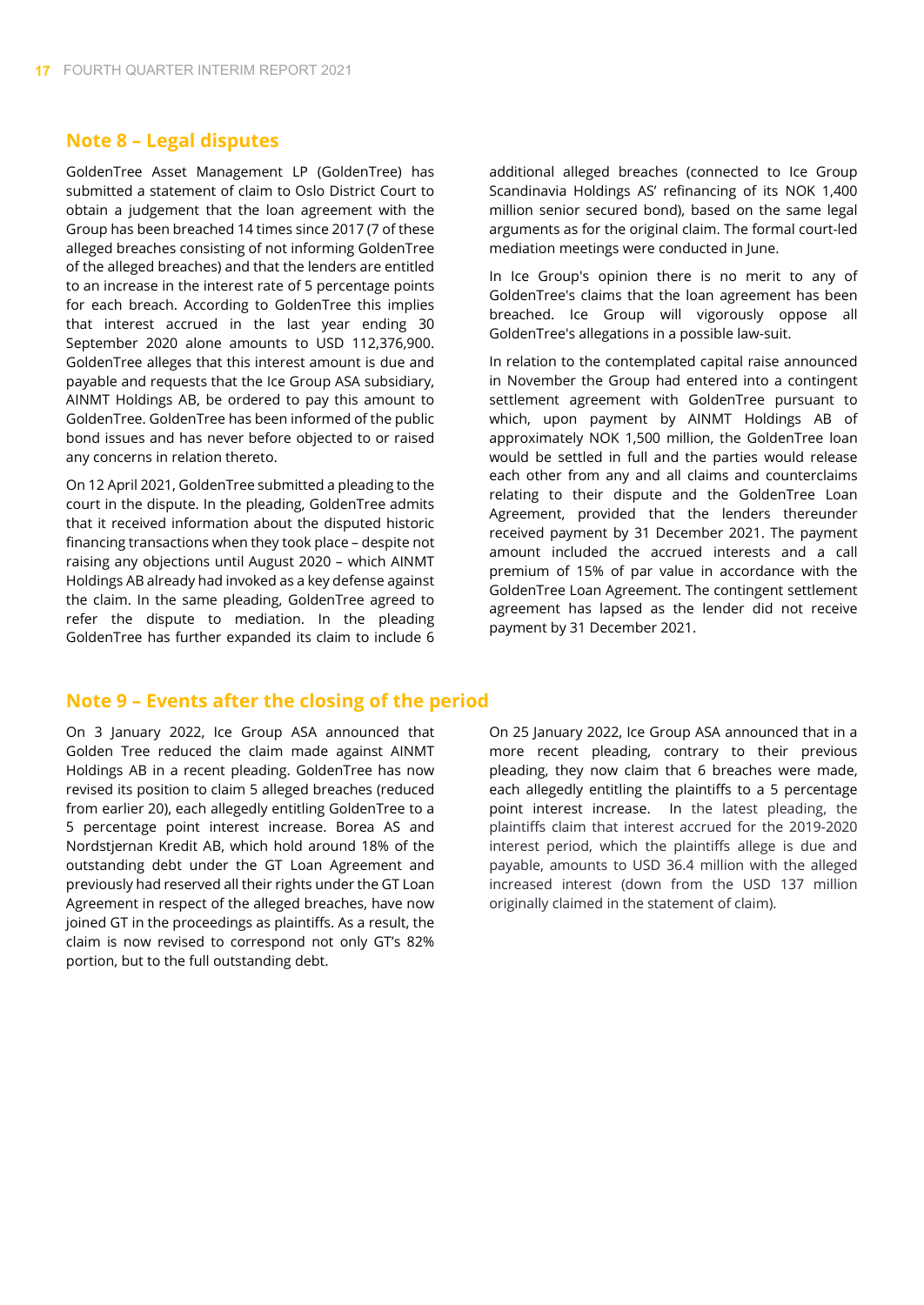# **ALTERNATIVE PERFORMANCE MEASURES AND DEFINITIONS**

#### **Alternative Performance Measures**

Ice Group's financial information is prepared in accordance with IFRS. In addition to the ordinary financial performance measures prepared in accordance with IFRS, it is management's intent to provide alternative performance measures ("APM") to enhance the understanding of the Group's underlying performance.

Financial APMs are intended to enhance comparability of the results, financial position and cash flows from period to period, and Ice Group believes that these are frequently used by analysts, investors and other parties. These measures are adjusted IFRS measures, defined, calculated and used in a consistent and transparent manner over the years and across the company where

#### **EBITDA adjusted**

EBITDA (Earnings Before Interests, Taxes, Depreciations and Amortisations) adjusted is a financial parameter that Ice Group considers to be relevant to an investor who wants to understand the generation of earnings before investment in fixed assets. Ice Group defines EBITDA adjusted as operating profit after adjustment of

relevant. The alternative performance measures take into consideration items regarded as special due to their nature and include among others provision for nonrecurring or non-operational items as technical migrations, restructurings, write-downs, strategic processes, refinancing and share-based compensation expenses.

- Financial APMs should not be considered as a substitute for measures of performance in accordance with IFRS.
- APMs may be calculated differently by other companies.

expenses for depreciation, amortisation and impairment losses, foreign exchange differences recognised in income pertaining to revaluation of items in the balance sheet, non-recurring and non-operational items. Any effects from business combinations are not included.

|                                                  | <b>Fourth Quarter</b> |                |        | <b>Full year</b> |  |
|--------------------------------------------------|-----------------------|----------------|--------|------------------|--|
| NOK millions                                     | 2021                  | 2020           | 2021   | 2020             |  |
| <b>Operating result</b>                          | -51                   | $-127$         | $-220$ | $-512$           |  |
| Depreciation & amortisation                      | 152                   | 156            | 585    | 528              |  |
| <b>EBITDA</b>                                    | 102                   | 28             | 365    | 16               |  |
| Network upgrades & migrations                    |                       |                |        | 6                |  |
| Other non-recurring items incl. redundancy costs | $-0$                  | $-2$           | -0     | 3                |  |
| Share-based compensation expense                 | 3                     | 4              | 10     | 16               |  |
| Restructuring costs                              | 4                     | $\overline{a}$ | 4      |                  |  |
| <b>EBITDA adjusted</b>                           | 108                   | 30             | 380    | 41               |  |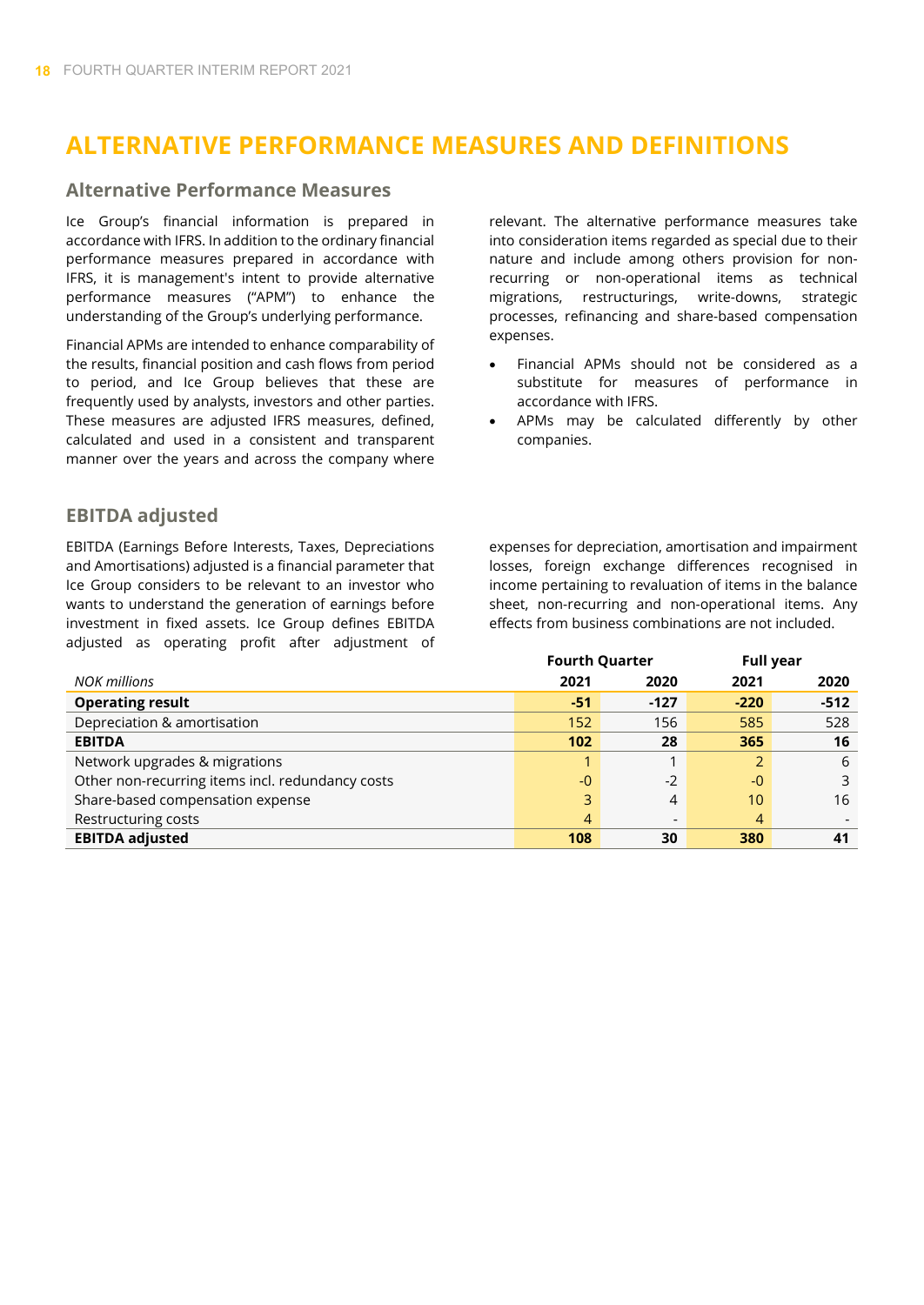#### **CAPEX**

Ice Group considers CAPEX, CAPEX excluding contracts with customers, CAPEX excluding licenses and spectrum and CAPEX excluding licences, spectrum and contracts with customers as important measures to be able to understand the Group's investments in intangible, tangible and other non-current assets.

|                                                       | <b>Fourth Quarter</b>    |                          |                          | <b>Full year</b> |  |  |
|-------------------------------------------------------|--------------------------|--------------------------|--------------------------|------------------|--|--|
| <b>NOK millions</b>                                   | 2021                     | 2020                     | 2021                     | 2020             |  |  |
| Investments in intangible assets                      | 83                       | 72                       | 133                      | 125              |  |  |
| Investments in tangible assets                        | 53                       | 124                      | 372                      | 540              |  |  |
| Change contracts with customers                       | 71                       | 84                       | 234                      | 282              |  |  |
| <b>CAPEX</b>                                          | 207                      | 280                      | 739                      | 948              |  |  |
| Change in contracts with customers                    | $-71$                    | -84                      | $-234$                   | $-282$           |  |  |
| <b>CAPEX excluding contracts with customers</b>       | 135                      | 196                      | 505                      | 666              |  |  |
|                                                       |                          |                          |                          |                  |  |  |
| <b>CAPEX</b>                                          | 207                      | 280                      | 709                      | 948              |  |  |
| Licences and spectrum                                 | $\overline{\phantom{0}}$ | $\overline{\phantom{a}}$ | $\overline{\phantom{0}}$ | $-2$             |  |  |
| <b>CAPEX excluding licences and spectrum</b>          | 207                      | 280                      | 709                      | 946              |  |  |
| Change in contracts with customers                    | $-71$                    | -84                      | $-234$                   | $-282$           |  |  |
| CAPEX excluding licences, spectrum and contracts with | 135                      |                          |                          |                  |  |  |
| <b>customers</b>                                      |                          | 196                      | 505                      | 664              |  |  |

#### **NIBD**

Ice Group considers NIBD (Net Interest-Bearing Debt) to be an important measure to be able to understand the Group's indebtedness. NIBD presented below is based on the total group for continuing operations and is defined as Gross Interest-Bearing Debt less Cash and cash equivalents.

|                                          | <b>31 Dec</b> | 31 Dec |
|------------------------------------------|---------------|--------|
| NOK millions                             | 2021          | 2020   |
| Total borrowings                         | 5,264         | 5,004  |
| Adjusted for:                            |               |        |
| Capitalised loan costs                   | 67            | 60     |
| Long-term payable with Access Industries | $-18$         | $-17$  |
| <b>Gross Interest-bearing Debt</b>       | 5,313         | 5,047  |
|                                          |               |        |
| Cash and cash equivalents                | $-380$        | $-779$ |
| <b>Net Interest-bearing Debt</b>         | 4,933         | 4,268  |

The Group issued a new senior secured bond in first quarter of 2021 of NOK 1,400 million of which the proceeds were used to redeem the existing NOK 1,400 million (ISIN NO0010807092) senior secured bond. Accrued interests have been capitalised.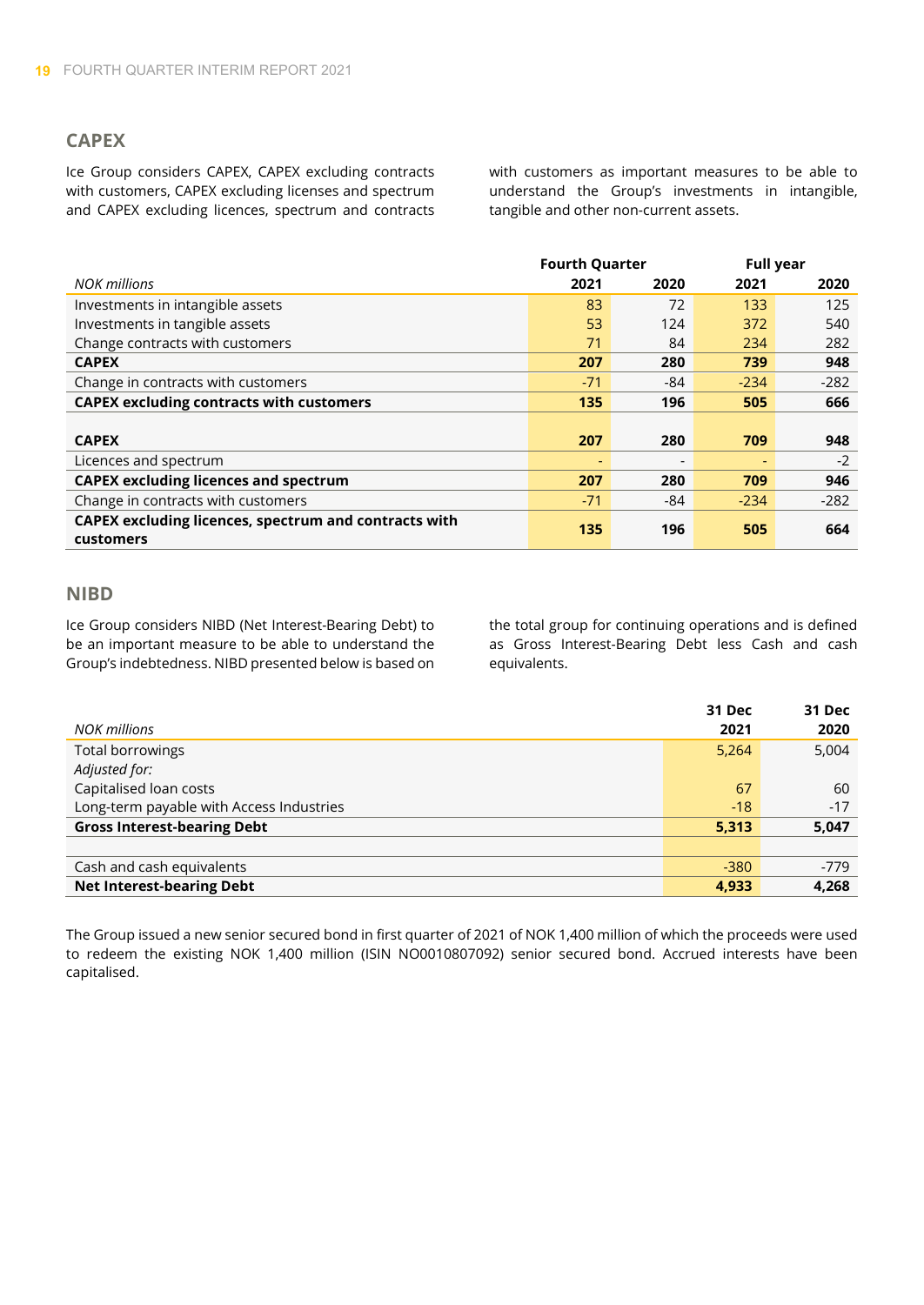# **CONSOLIDATED KEY RATIOS**

|                                            | <b>Fourth Quarter</b> |          | <b>Full year</b> |          |
|--------------------------------------------|-----------------------|----------|------------------|----------|
| <b>NOK</b> millions                        | 2021                  | 2020     | 2021             | 2020     |
| Profit                                     |                       |          |                  |          |
| EBITDA adjusted                            | 108                   | 30       | 380              | 41       |
| Operating result                           | $-51$                 | $-127$   | $-220$           | $-512$   |
|                                            |                       |          |                  |          |
| Key ratios – increase                      |                       |          |                  |          |
| Service revenue growth in %                | 8%                    | 7%       | 10%              | 13%      |
| Service revenue growth in absolute numbers | 43                    | 33       | 199              | 223      |
|                                            |                       |          |                  |          |
| Key ratios - financial position            |                       |          |                  |          |
| Cash liquidity %                           | 39%                   | 43%      | 39%              | 43%      |
| Total assets                               | 6,436                 | 6,375    | 6,436            | 6,375    |
| Equity                                     | $-2,649$              | $-1,793$ | $-2,649$         | $-1,793$ |
| Gross interest-bearing debt                | 5,313                 | 5,047    | 5,313            | 5,047    |
| Net interest-bearing debt                  | 4,933                 | 4,268    | 4,933            | 4,268    |

# **DEFINITIONS**

| ARPU                        | Average Revenue Per User                                                                                                                                                                                                                                                                            |
|-----------------------------|-----------------------------------------------------------------------------------------------------------------------------------------------------------------------------------------------------------------------------------------------------------------------------------------------------|
| EBITDA adjusted             | Ice Group defines EBITDA adjusted as operating income after adjustment of expenses for<br>depreciation, amortisation, impairment, network upgrades, share based compensation<br>expense, non-recurring and other non-operational items. Any effects from business<br>combinations are not included. |
| <b>CAPEX</b>                | CAPEX is defined as investments in non-current assets as stated in the statement of cash-<br>flows                                                                                                                                                                                                  |
| Cash liquidity in %         | Current assets divided by current liabilities                                                                                                                                                                                                                                                       |
| Net result margin in %      | Profit after financial items divided by total operating revenue                                                                                                                                                                                                                                     |
| <b>NRA</b>                  | National Roaming Agreement                                                                                                                                                                                                                                                                          |
| Operating result            | Profit before financial items and tax                                                                                                                                                                                                                                                               |
| Operating margin in %       | Operating profit divided by total operating revenue                                                                                                                                                                                                                                                 |
| Return on Equity in %       | Profit/loss before tax divided by equity                                                                                                                                                                                                                                                            |
| Gross interest-bearing debt | Total interest-bearing debts including capitalised interests                                                                                                                                                                                                                                        |
| Net interest-bearing debt   | Gross interest-bearing debts less cash and cash equivalents                                                                                                                                                                                                                                         |
| Service revenue growth in % | Growth in comparison with the same period previous year in %                                                                                                                                                                                                                                        |
| Service revenue growth      | Growth in comparison with the same period previous year in absolute numbers                                                                                                                                                                                                                         |
| VoLTE                       | Voice over LTE                                                                                                                                                                                                                                                                                      |
| <b>CPE</b>                  | <b>Customer Premises Equipment</b>                                                                                                                                                                                                                                                                  |